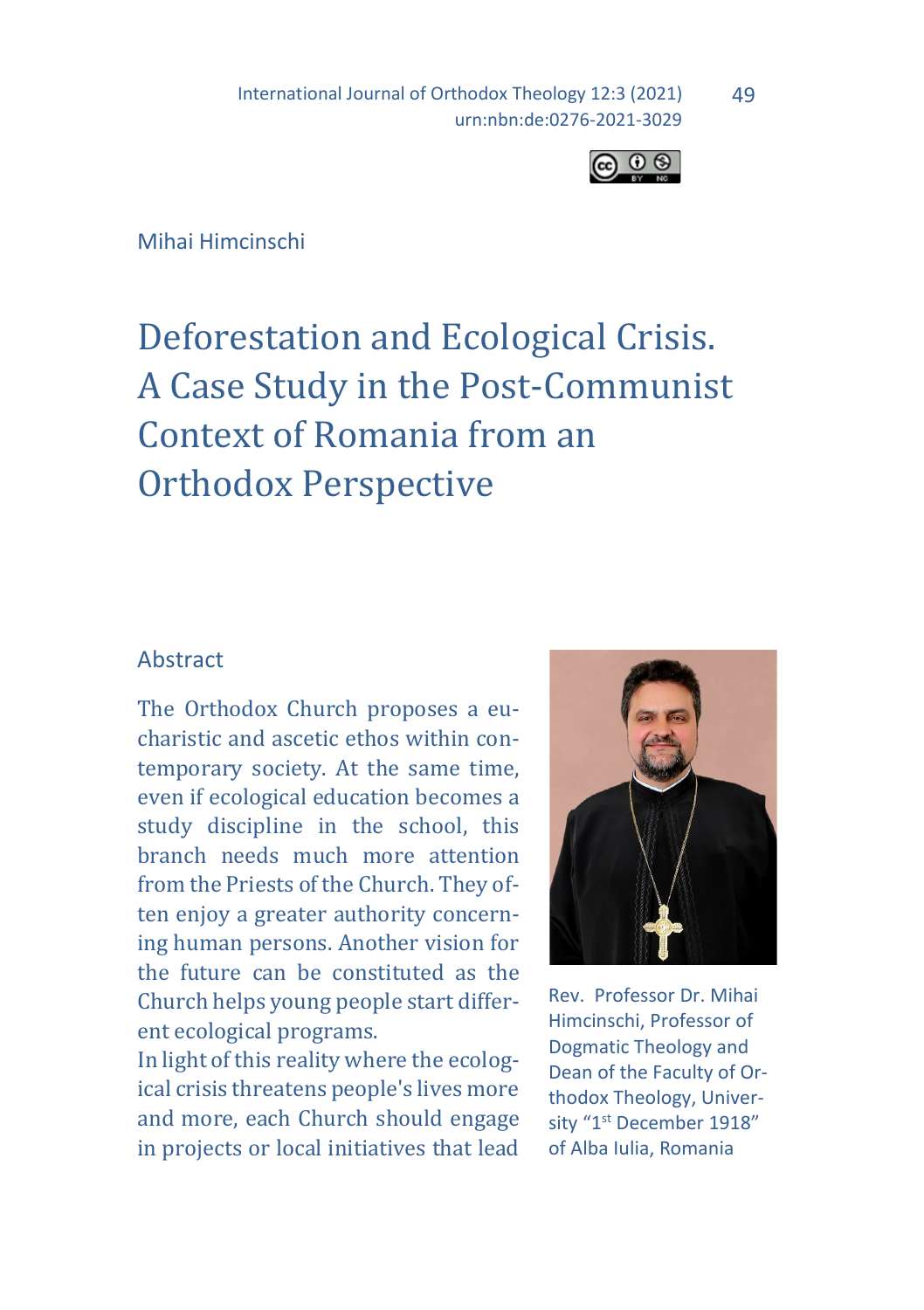to the enhancement of all creation. Each Church is requested to undertake projects, be aware of human persons, encourage alternative energy, water conservation, and organize recycling programs.

# Keywords

Ecotheology, deforestation, Romania, education,

# **1 Einleitung**

Eastern Europe is a region with a continental temperate climate and has, therefore, natural conditions for the growth of forests. The history confirms the existence of extensive forests that covered this region in the recent past. Nowadays, however, the phenomenon of deforestation has become an acute problem, very serious in some countries. Among all the nations of Eastern Europe, Romania seems to be the most affected by the phenomenon of deforestation.

Moreover, after 1989, the rapid process of deforestation was coupled with an intensification of natural disasters in Romania, and, as a consequence, more and more human lives were lost. These painful realities urged me to choose this topic.

The deforestation phenomenon and the irrational exploitation of resources are closely linked with people's prevailing mentality and attitude toward creation.

In Romania, 86,7 % of the population belongs to the Orthodox Church. Consequently, the Orthodox theology, liturgy, and praxis is expected to also the faith and the concrete attitude of people towards God, one another, and the whole creation.

The basic Orthodox theological understanding which can respond to the present-day ecological crisis of deforestation is that of creation in relation to God, the Creator, of the human being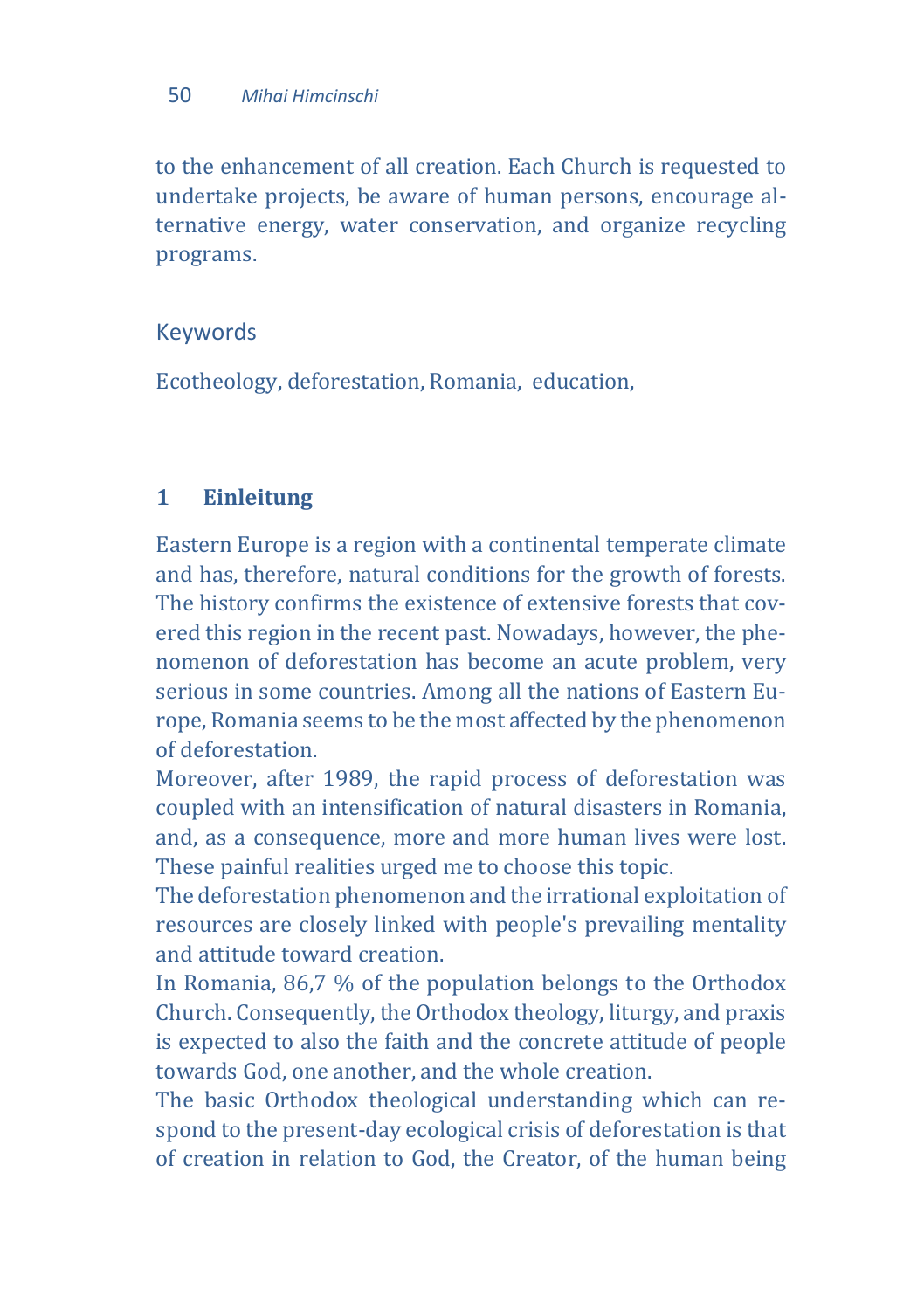and whole cosmosas co-created realities. For that reason, a particular emphasis was given in this research to the Orthodox understanding of creation.

Although the ecological crisis is a matter of science and in great measure of ethics, education, and legislation, it is also a matter of theology. The church's involvement in the protection of the natural environment is a matter of faithfulness to her tradition and to her nature. That is why another part of the research concentrateson the praxis of Orthodox Theology in relation to creation of the new and rapidly growing consumerist attitude. I propose answers by attending to the traditional, well-known and widely practiced Orthodox principle of ecological ascetism.

# **2 Deforestation and its impact on Romanian's environment**

 $\overline{a}$ 

According to the European Commission, "the forests and other types of land with forest vegetation cover about 176 million ha throughout the European Union territoryabout 42% of its terrestrial surface, compared with26,7% in Romania."[1I](#page-2-0)n comparison, 43,5% of Croatian territory<sup>[2](#page-2-1)</sup>,[3](#page-3-0)3% of the Czech Republic<sup>3</sup>, 28,1%

51

<span id="page-2-0"></span><sup>1</sup> Victor Giurgiu, "Considerații asupra stării Pădurilor Romaniei," in: *Revista Pădurilor*, București: Editura Regia Națională a Pădurilor – Romsilva și Societatea Progresul Silvic, 2010, nr. 2, 3-16, p. 5.

<span id="page-2-1"></span><sup>2</sup> Slavko Matic, "The Forests of Croatia – Country Report," in:JurijDiaci (ed.), *Forest Reserves in Central and East European Countries – History, Present Status and Future Development*, Slovenia: Department of Forestry and Renewable Forest Resources, 1999, 17-24, p. 17.

<sup>3</sup> Libor Hort, Vladimír Tesař and Tomáš Vrška, "Forest Reserve Research Network – The Czech Republic Country Report," in: Jurij Diaci (ed.), *Forest Reserves in Central and East European Countries - History, Present Status and Future Development*, 25-44, p. 25.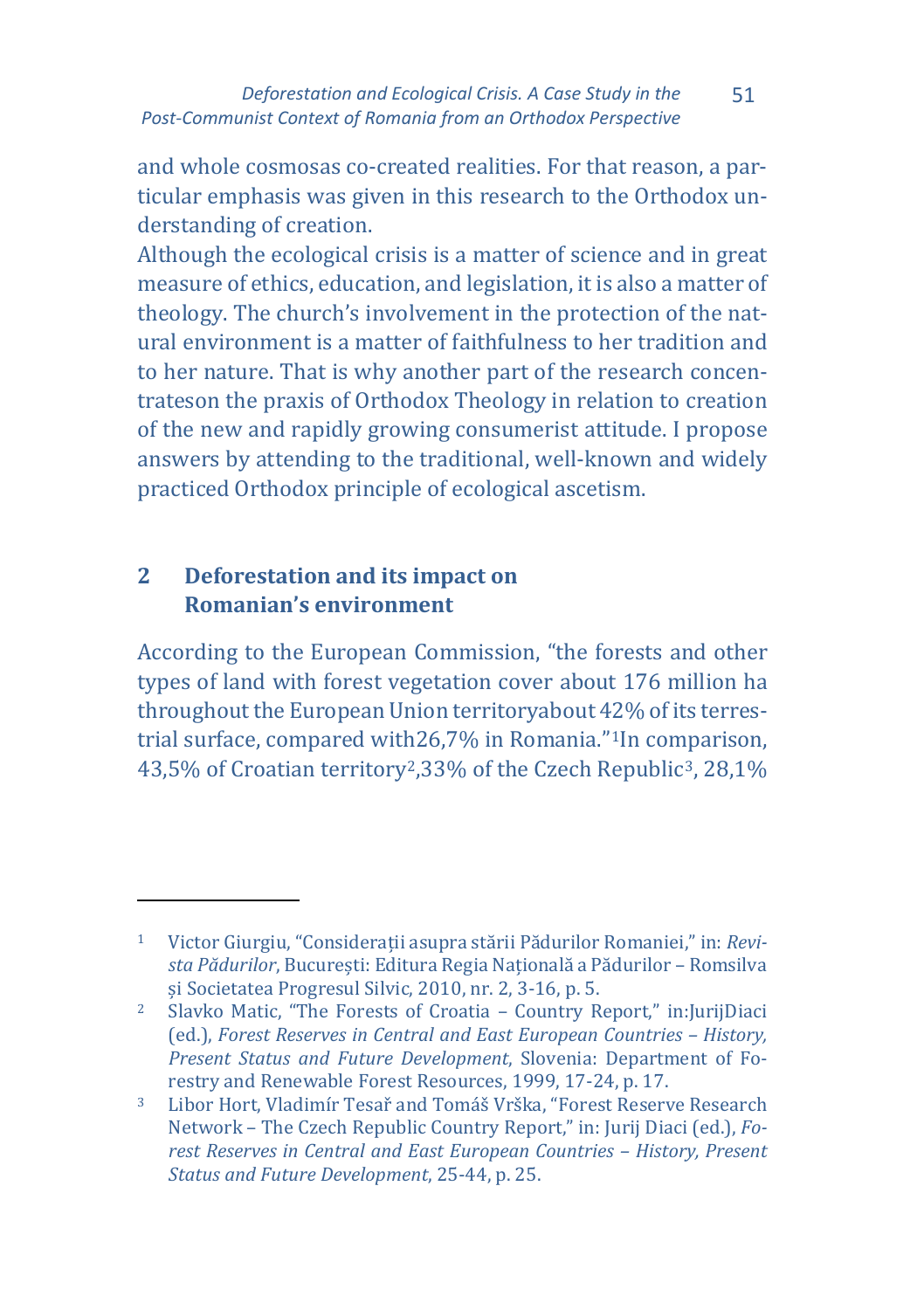<span id="page-3-0"></span> $\overline{a}$ 

of Poland[4](#page-3-1) , and 60% of Slovenia[5](#page-3-2) were covered by forests in 2011Romania lacks forests in comparison with the forest zones of other Eastern European countries, forestswhich are considered as a fundamental component of the environmental balance. Apart from the natural calamities which affect the forested zones (fires due to high temperatures, floods, high winds which uproot trees), humanity can increase or decrease these surfaces.

If by the end of the 19thcentury deforestations within the Carpatho-Danubiano-Pontic space were limited only to ensure a surface necessary "form the [nu](#page-3-3)cleus of a village or of a field either for ploughing or pasture," $6$  beginning with the 19<sup>th</sup> century, timber is regarded as a merchandise, and the forest is subjectto pressure by numerous competitive consumers created by the process of industrialization. Together with the idea of societal development, deep changes appeared within this geographic space so that the building of the railroads and of telecommunications required increasing quantities of timber which resulted in the "d[is](#page-4-0)appearance of 128,000 ha between the years 1921- 1935."7

<sup>4</sup> Roman Zielony, "Natural Forests and Forests Protected by Law in Poland," in: Jurij Diaci (ed.), *Forest Reserves in Central and East European Countries – History, Present Status and Future Development*, 45-66, p. 45.

<span id="page-3-2"></span><span id="page-3-1"></span><sup>5</sup> Barbara Mörec and Klavdija Jeromel, *The efficiency and performance analysis of Slovenian forest enterprises*, posted no date, accessed on 18th september 2021, 1, website: [http://oliver.efri.hr/~euconf/2011/docs/Session7/1.%20Mo](http://oliver.efri.hr/%7Eeuconf/2011/docs/Session7/1.%20Moerec%20Jeromel.pdf)[erec%20Jeromel.pdf](http://oliver.efri.hr/%7Eeuconf/2011/docs/Session7/1.%20Moerec%20Jeromel.pdf).

<sup>6</sup> Ion Băcănaru și Ion Velcea, *Zona și Mediul Geografic. Implicații în Dinamica Societății Contemporane*, Sibiu: EdituraUniversității Lucian Blaga, 2003, p. 232.

<span id="page-3-3"></span><sup>7</sup> Constanța Popescu, *Monografia Județului Dâmbovița*, Târgoviște: Editura Biblioteca, 2006, p. 135.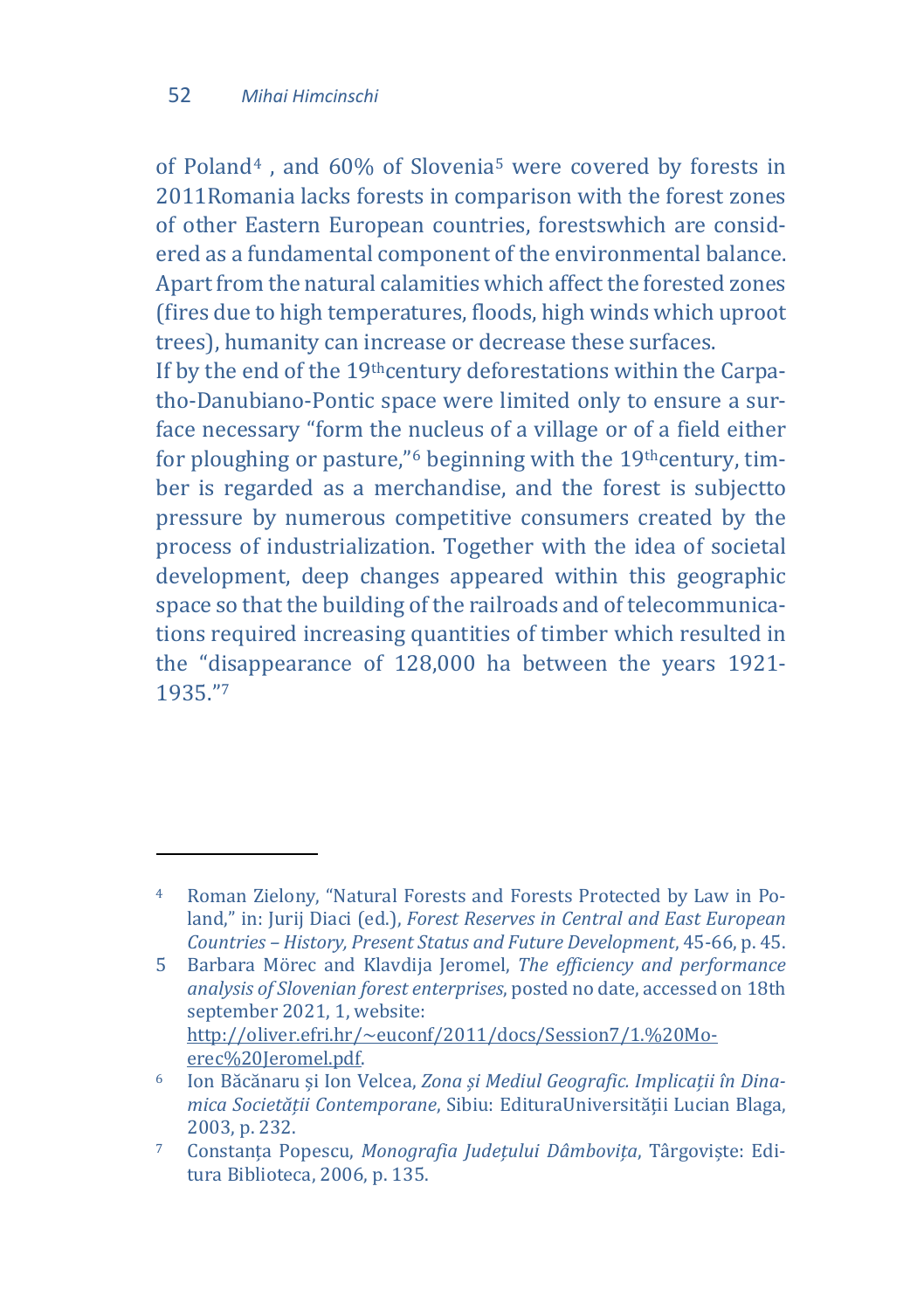# **2.1 The abuse of forests by human behavior in Romania after the fall of the Communist regime (1989)**

Romania's forested areas were also under threat during the communist rule, from December 1947 to December 25th 1989. Under the influence of Romanian communist thinking and the population's continuous pressure, in 1974, th[e](#page-4-1)re were 163,200 ha less than the 6,476,000 ha existing in 1938.<sup>8</sup>

1989 brought major changes in Romania, both political, as the Communist Party was overthrown, and forest legislation changed. In 1989, all forests belonged either to the state or to some central or local administration, and their management was exercised directly or under state control. After 1989, the Romanian Government passed different laws regarding the national forest administration.

Thus, the promulgation of law 18 from 1991 and law 1 from 2000 by the Government of Romania and their voting in Parliament had a negative impact upon the forest surfaces in Romania which at the end of 1990 was of 6,252,300 ha under state administration[.9](#page-4-2) Thus, by article 45, par. 1 of the law 18 from the year 1991, the partial restitution of the forests to the former owners without observing the old location is underlined: "The natural persons or their heirs, whose lands with forest vegetation passed into the state property as a result of some special statute, can request the reconstruction of the property right also for the difference of more than 1 ha, but not more than 30 ha per family."[10T](#page-5-0)he law 18 from the year 1991 "allowed restitution of

<sup>8</sup> Nicolae N. Constantinescu, *Economia protecției mediului înconjurător*, București: Editura Politica, 1976, p. 247.

<span id="page-4-1"></span><span id="page-4-0"></span><sup>9</sup> Institutul Național de Statistică, *Anuarul Statistic al României pentru anul 1990*, București, (unpublished document).

<span id="page-4-2"></span><sup>10</sup> Parlamentul României, "Legea 18/1991, capitolul III, art. 45, alin. 1," republicată in: *Monitorul Oficial*, Partea I, (5 ianuarie 1998), nr. 1, 1-10, p. 8.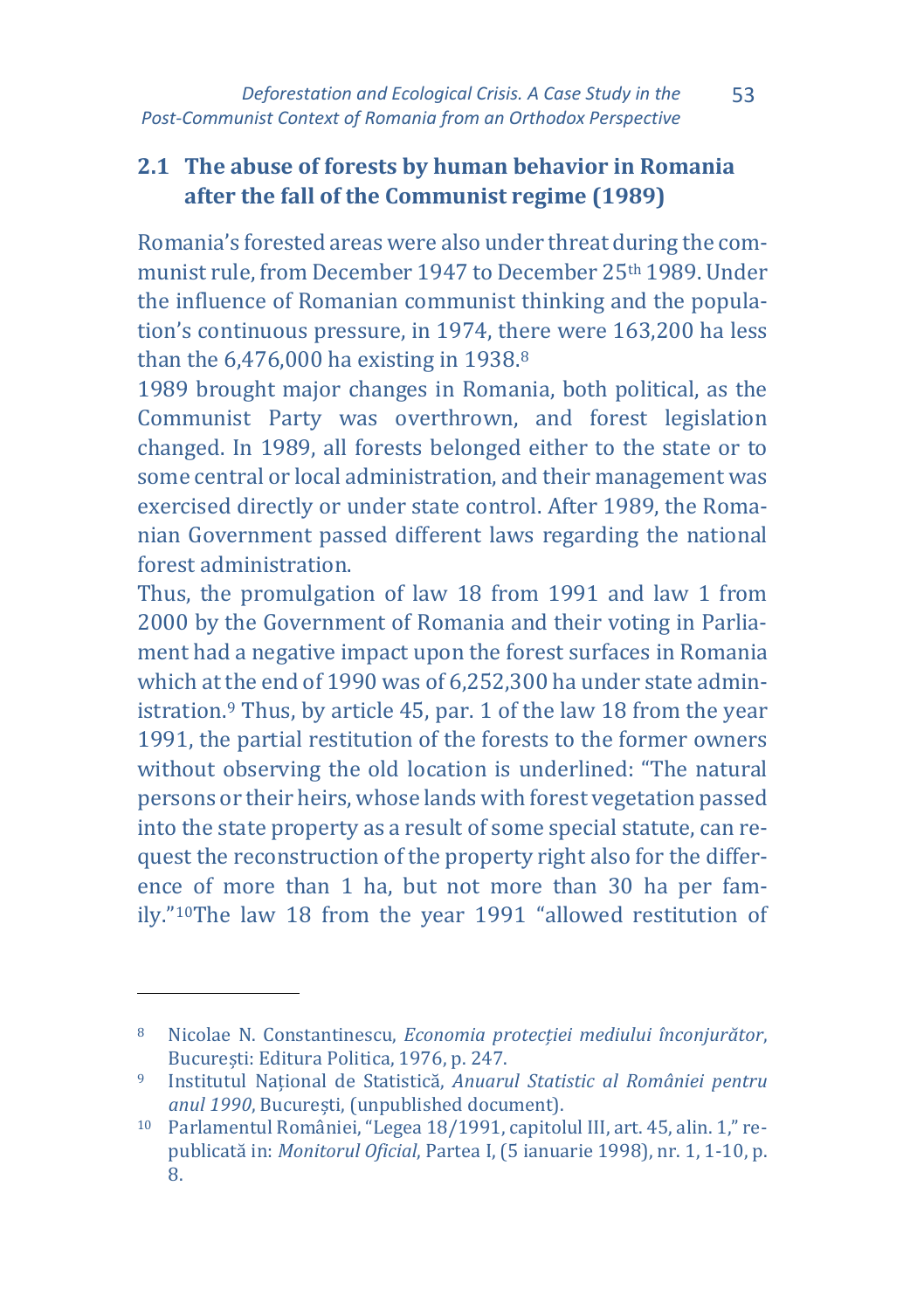400,000 forest properties from the State Fund"[11](#page-5-1)to natural persons.Thelaw 1 from the year 2000,"...the former owner or his heir must observe and permit necessary works of intervention or can opt for restitution of another land",[12m](#page-5-2)ade it possible to transfer property from the public domain of the state to different beneficiaries "who could choose these lands while possession was guaranteed only by the presence of witnesses."[13](#page-5-3) According to those two laws, in 2010 were recorded "1 million owners whose forests had been restituted,"<sup>[14](#page-5-4)</sup>an exponentially growing tendency in the future, hard to control by the forest authorities. The restitution of the forested zones is an act of social justice, on the one hand. Still, on the other, applied to the situation of Romania where there was no exact law until 2008 regarding the forests' protection, it has had devastating consequences both upon the Carpathian-Danubian –Pontic forests and upon the life of the society.

The effects of the two laws together resulted in the diminishing and the scattering of the forest areas, state-owned property, and in the stealing and degradation of this land as the owners no longer had any personal interest in protecting its integrity. Once in possession of the forested zone, people did not treatit as something to be preserved and renewed by planting young trees for a healthy life and ecological balance. Rather, they considered the forests something they could deal with as they wished. Consequently, they no longer respected the size of the forested areas. which should be renewed by cutting down some trees and planting others (the surface settled by the forest authority differs

<span id="page-5-0"></span> $\overline{\phantom{a}}$ 

<span id="page-5-1"></span><sup>11</sup> Victor Giurgiu, *Op. Cit*., p. 8.

<span id="page-5-2"></span><sup>12</sup> Parlamentul României, "Legea 1/2000, Capitolul III, art. 24, subalineatul 1.4," in: *Monitorul Oficial*, Partea I, (12 ianuarie 2000), nr. 8, 1-6, p. 4.

<span id="page-5-3"></span><sup>13</sup> Alexandrina Ilica, "Douădecenii (1989 -2009) de silvicultură în tranziție," în: *Revista Pădurilor*, București: Editura Regia Națională a Pădurilor – Romsilva și Societatea "Progresul Silvic", 2009, nr. 2, 45-47, p. 45.

<span id="page-5-4"></span><sup>14</sup> Victor Giurgiu, *Op. Cit*., p. 9.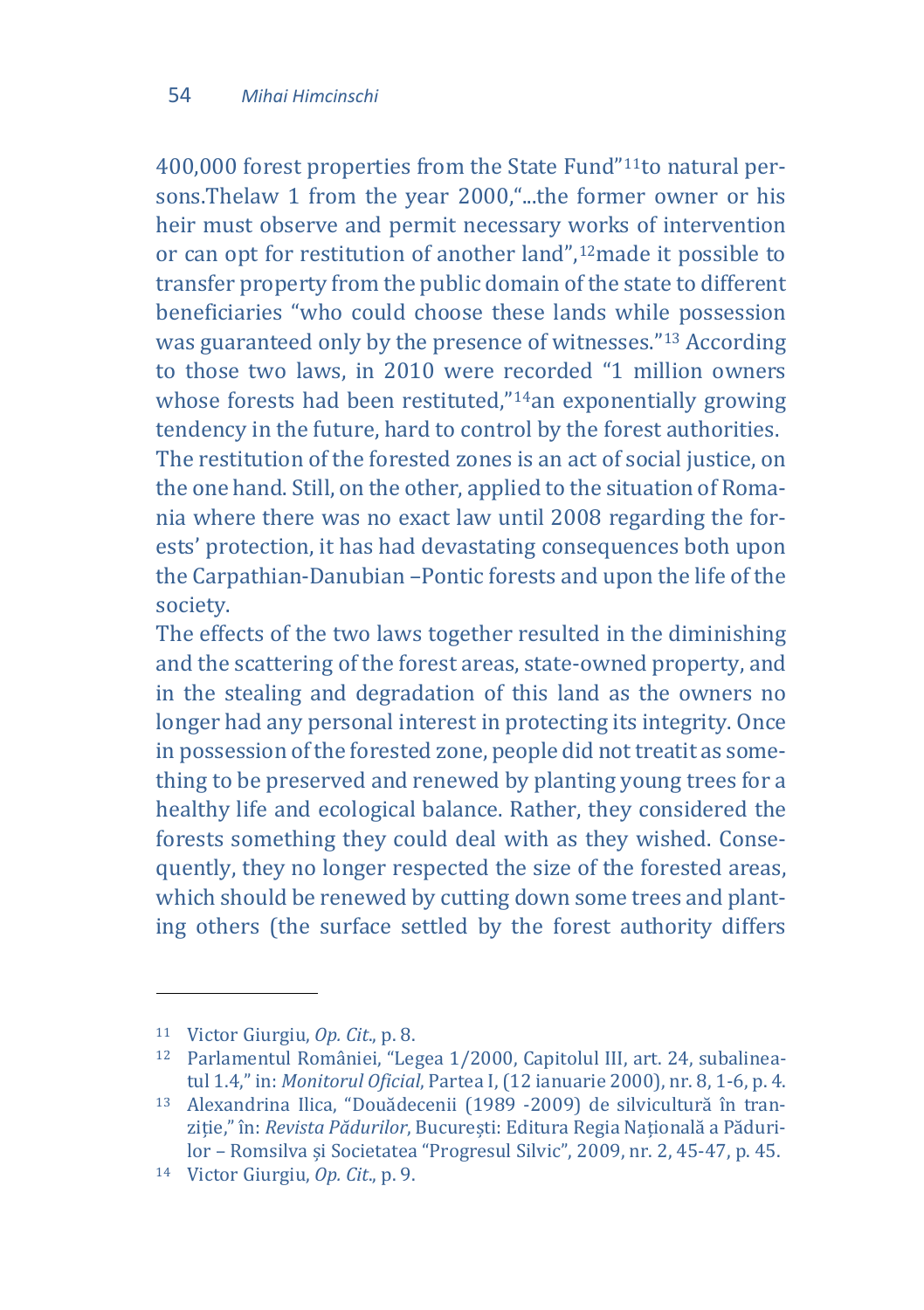#### *Deforestation and Ecological Crisis. A Case Study in the Post-Communist Context of Romania from an Orthodox Perspective*

55

from one year to another); they cut the trees arbitrarily either to sell or to use in their households. This action constituted what is usually called the abuse of human behavior upon forests. Therefore, if during the communist period Romania had "only 0.35 ha forested area per capita, compared with 0.62 in former Yugoslavia, 0.48 in Bulgaria"[15,](#page-6-0) in 1998 due to co[nti](#page-6-1)nuous cuttings, "the percentage dropped to 0.27 ha per capita."16 The negative effects of the forests' restitution to their former owners were stated in the declaration of Romania's Prime-Minister from 2002, Adrian Nastase: "The danger of diminishing of the surface of the national forest fund and implicitly of the forest planting percentage was, unfortunately, aggravated after 1990, by the restitution of some surfaces to their owners."<sup>[17](#page-6-2)</sup>

People's abuses upon the Romanian forests also appear in the Statistics Annuary of Romania, published by the National Institute of Statistics. According to these data if in 1990 there were in Romania 6,252,000 ha forested zone, in 1991 was recorded a slight growth up to 6253 thousand ha, but in 1999 appears a real loss to 6,226,000 ha. Ever since 2000 when there were 6,223,000ha a new level of losses of up to 6,221,000ha is recorded in 2003.[18](#page-7-0) Due to this abuse, which was growing year after year, and Romania's acceptance into the EU, procedures developed that allowed people to re-plant trees in ill favored zones, thus recording a slight growth of the forested areas which "in 2005 were of 6,233.000 ha."[19](#page-7-1) Also, since 2007, together with the signing of Romania's Treaty of Adherence to EU, the NGO named "Ecological Network Nature 2000" (founded in Rio de Janeiro,

<sup>15</sup> Adrian Nastase, Cf. Nicolae N. Constantinescu, *Op. Cit.*, p. 245.

<sup>16</sup> Ion Băcănaru si Ion Velcea, *Op. Cit.*, p. 233.

<sup>17</sup> Victor Giurgiu, *Op. Cit*., p. 10.

<span id="page-6-0"></span><sup>18</sup> Institul Național de Statistici, *Anuarul Statistic al României pentru anii 1990 – 2003*, București (unpublished document).

<span id="page-6-2"></span><span id="page-6-1"></span><sup>19</sup> Idem, *Anuarul Statistic al României pentru anii 2004-2005*, București, (unpublished document).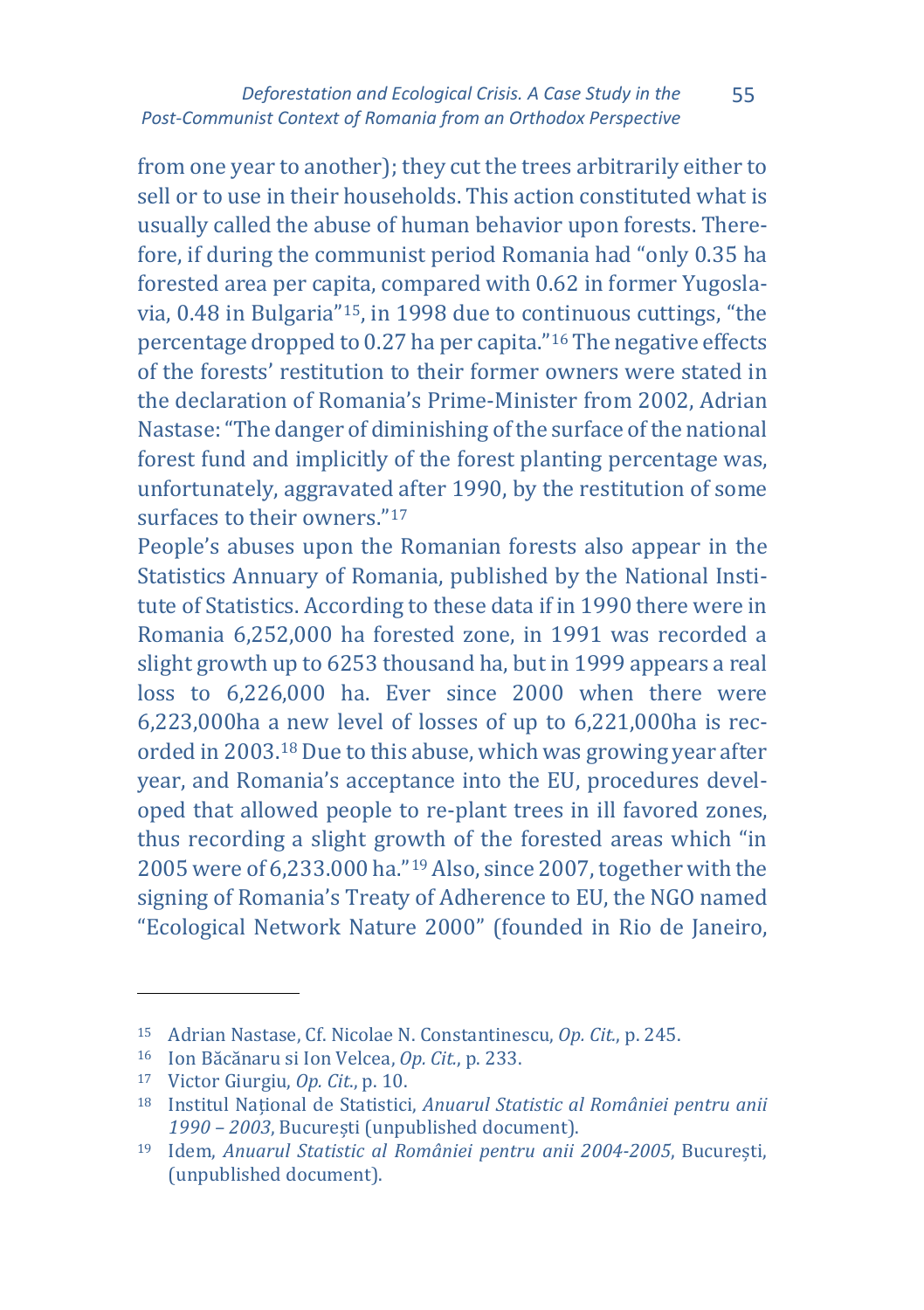Brazilia, 1992) began to operate in Romania. It promotes "the modern concepts to preserve natural riches by rationally managing the resources.[20](#page-7-2) Therefore, as a result of this NGO's activity on the territory of Romania, and of the new Forest Code from 2008, which clearly states that "the totality of forests, of lands destined to be planted (...) gathered in forest enclosures on January 1 1990 (...) in accordance with the law, represents, irrespective of the nature of the property right, the national forest fund"[21,](#page-7-3) the forested surfaces on the territory of Romania have begun to expand. According to the data of the National Institute of Statistics, in "2008 were 6,308,000 ha of the forest; in 2009, 6,334,000 ha; and in 2010, 6,353,700 ha forest."[22](#page-7-4) But even in this situation, the forest specialists have raised an issue, namely, that the growth of the forested surface was "recorded in the evergreen forest, not in the deciduous one which has a protective and effective role in keeping the ecological balance."[23](#page-7-5)

Another image of the human abuse upon the forests in Romania is reflected in the study made by the World Wide Fund for Nature, according to which since 1990, "Romania has faced serious problems regarding illegal cutting of trees, especially within the context of restitutions to the former owners and that only 60% of the activities are carried out in accordance with the specific legislation."[24](#page-8-0)

<span id="page-7-0"></span><sup>20</sup> Petru T. Stancioiu și Sorin I. Baldea, "Rețeaua ecologică Natura 2000 in contextul actual al gospodaririi pădurilor din România," in: *Revista Pădurilor*, București: Editura Regia Națională a Pădurilor – Romsilva și Societatea Progresul Silvic, 2010, nr 1, 37-41, p. 37.

<span id="page-7-2"></span><span id="page-7-1"></span><sup>21</sup> Parlamentul României, "Codul Silvic al Romaniei," in: *Monitorul Oficial*,

Partea I, (27 martie 2008), nr. 238, 2-19, p. 2. 22 Institul Național de Statistici, *Anuarul Statistic al României pentru anii 2008-2010*, București, (unpublished document).

<span id="page-7-3"></span><sup>23</sup> Constanța Popescu, *Op. Cit.*, p. 136.

<span id="page-7-5"></span><span id="page-7-4"></span><sup>24</sup> World Wide Fund for Nature, Cf. Madalina A. Nae, *Cum disparpadurile?*, posted on May 26, 2009, accessed on 18th september 2021, website: [http://www.ecomagazin.ro/cum](http://www.ecomagazin.ro/cum-dispar-padurile/)-dispar-padurile/.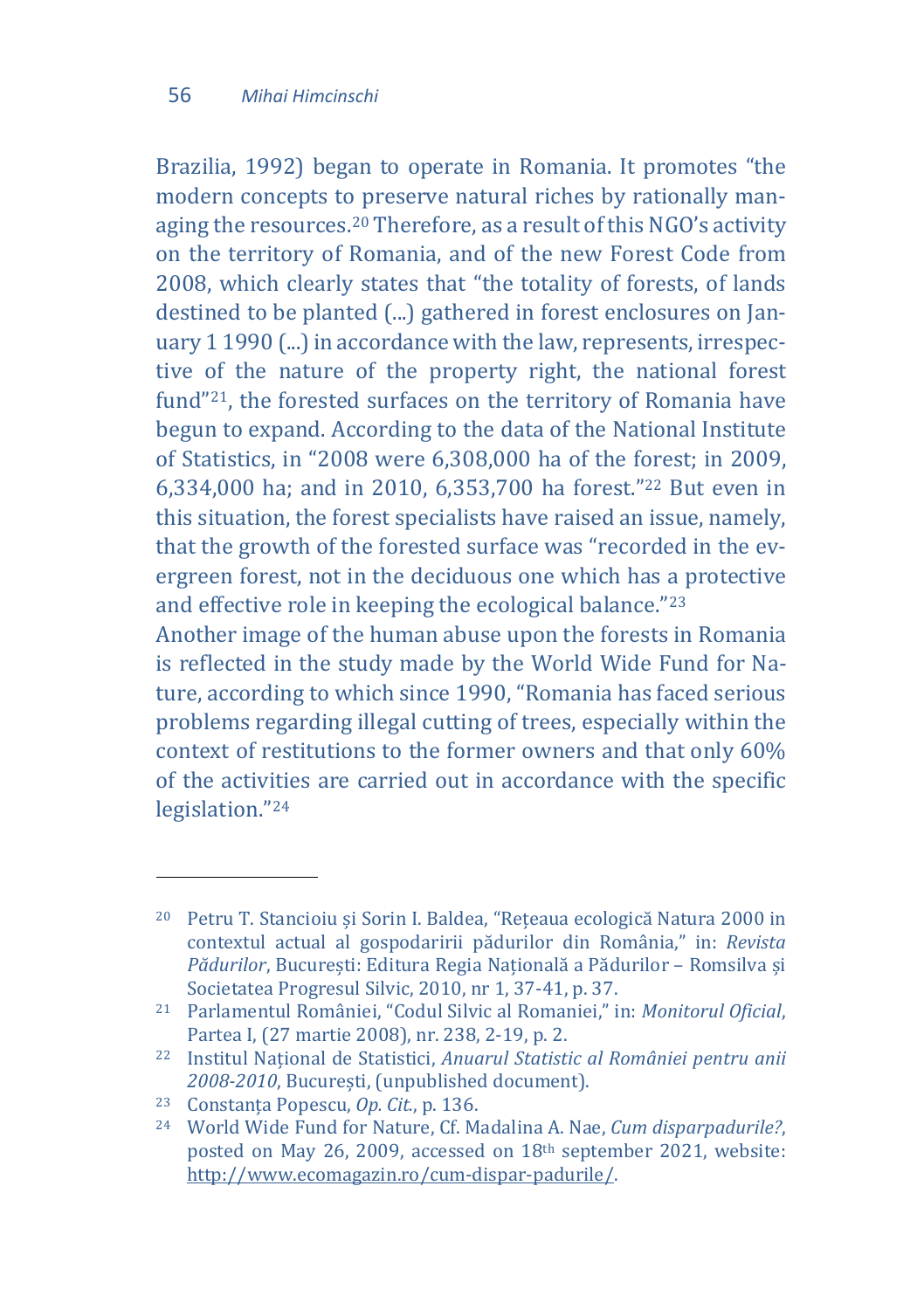# **2.2 Role of deforestation in increased droughts**

Dumitru Chiriac, a member in the National Institute of Economic Research, demonstrates that the drought phenomenon has been present in Romania for more than 100 years. The main cause is deforestation and destruction of the protection forest curtains.[25](#page-8-1) Today, as a result of the abusive deforestation since 1989 and global warming, the drought phenomenon, perceived as a temporary inability of the water resources to cope with the intake, extended to most of Dobrogea, the eastern side of the CampiaRomana(Baraganul), south of Campia Oltenia, south ofPodisului Central Moldovenesc, and Delta Dunarii. Of these areas affected by the drought phenomenon, 9 districts have extremely sparse wooded areas compared to the national average and are registered as areas with maximum drought risk (Calaraşi - 4,4%, Constanta - 5,0%, Teleorman - 5,1%, Ialomita - 5,8%, Galati - 9,8%, Giurgiu - 10,6%).[26](#page-8-2)

The drought phenomenon, characterized by the progressive warming of the atmosphere and the reduction of rainfall,<sup>27</sup> can be felt in agriculture because it depends mostly on climatic conditions.

Looking at the agricultural situation of Romania between 1995- 1998, one can realize that this country is dealing with a serious problem because the negative effect of the drought has increased "from 3,900,000 ha, in 1995, to 7,100 ha in the crop of 1998"[28,](#page-9-0)

<span id="page-8-1"></span><span id="page-8-0"></span><sup>25</sup> Dumitru Chiriac, Cristina Huma și Ana Bleahu, *Efectele socioeconomice ale secetei și fenomenelor associate (aridizare, deșertificare) asupra comunităților umane din România*, București: Editura Academia Română,

<span id="page-8-3"></span><span id="page-8-2"></span><sup>&</sup>lt;sup>26</sup> *Ibidem*, p. 8-9.<br><sup>27</sup> Cristina Huma și Dumitru Chiriac, "Aspecte globale privind fenomenele de secetă, aridizare și deșertificare," in: *Calitatea Vieții*, 2004, nr. 1-2,

<sup>113-121,</sup> p. 113. 28 Ion Băcănaru, Ion Velcea, *Op. Cit.*, p. 240.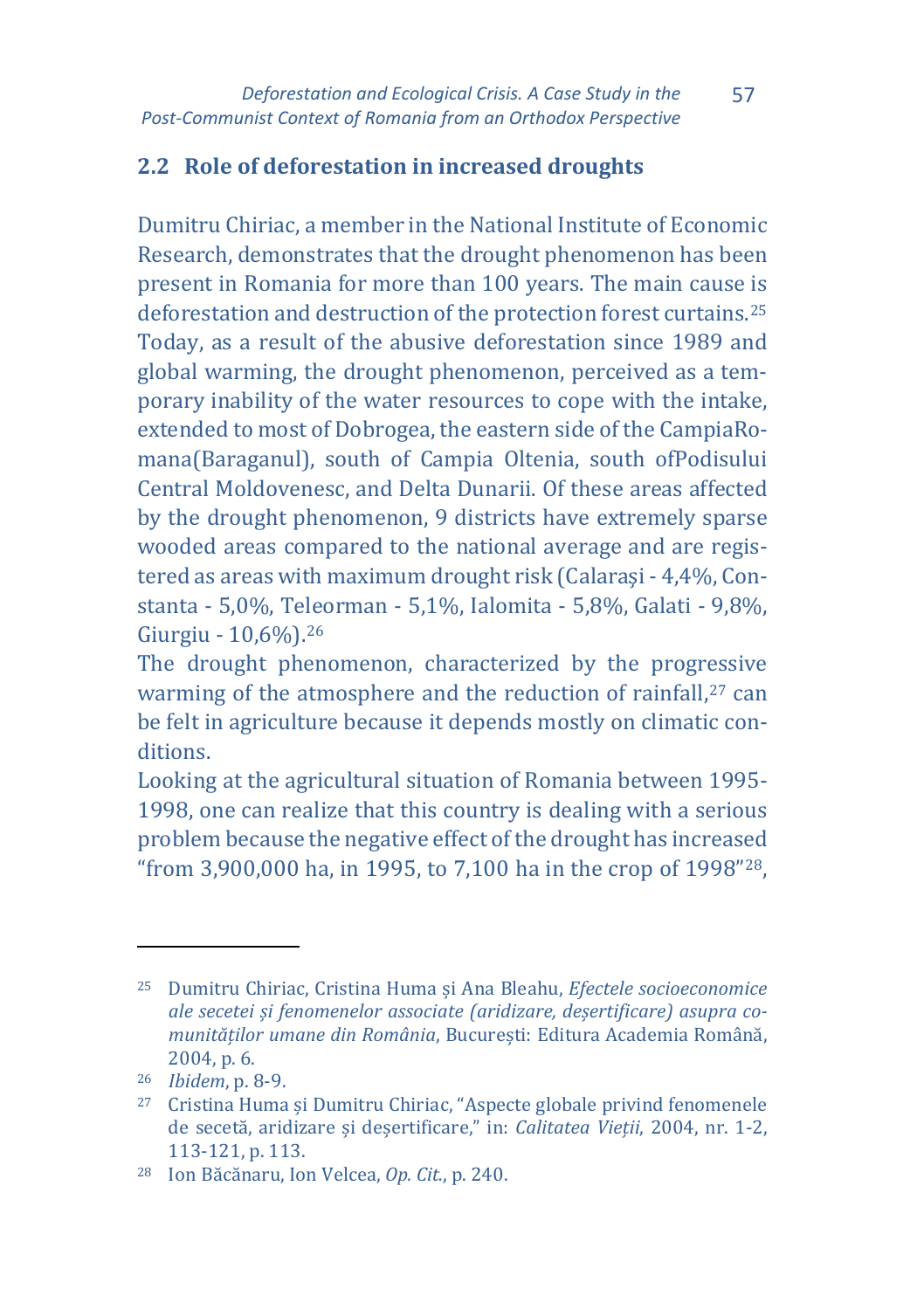given that "from 14,8 million ha agricultural land of Romania only 8,7 million ha are held by the tillable."[29](#page-9-1)

As a result of the abusive deforestations which took place also after 1998, the drought does not remain a phenomenon of the past, but acts destructively from year to year, so that the cereal production of Romania between 1998 – 2000 (considered to be the most droughty years for Romania), is halved. Thus, if "in 1998 the cereal production of Romania was of 22,1 million tons, in 2000 it drops to 10,4 million tons, 42 districts being affected,"[30](#page-9-2) and in "2001 the drought affected 1,9 million ha of crops."[31](#page-9-3)

The reforestation done in Romania after 2007 has also left its mark on the drought phenomenon which"compromised only 1,043 million ha of agricultural crops in 200[9, r](#page-9-4)epresenting 15% of the cultivated tillable surface in that year."32

Hence, scientists in Romania, underlining the special role forests play in maintaining the ecological balance and the way forests could resolve the problem of the drought and its negative social and economic implications, stated: "Romania is the only country in Europe in which the woodland is decreasing instead of increasing from year to year."[33](#page-10-0)

 $\overline{\phantom{a}}$ 

<span id="page-9-1"></span><span id="page-9-0"></span><sup>29</sup> Andrei Canarache, *Utilizarea eficientă a resurselor funciare în agricultură*, București: Editura Ceres, 2001, p. 11.

<sup>30</sup> Dumitru Chiriac, Cristina Huma, Ana Bleahu, *Op. Cit.*, p. 11.

<span id="page-9-2"></span><sup>31</sup> *Ibidem*, p. 16.

<span id="page-9-4"></span><span id="page-9-3"></span><sup>32</sup> Stefan Blacioti, "Definirea interesului național prin identificarea capacităților reale de producție agricolă," in: *Colocviu Strategic*, 2009, nr 11, 1-9, p. 7.

<sup>33</sup> Dumitru Chiriac, Cristina Huma, Ana Bleahu, *Op. Cit.*, p. 8.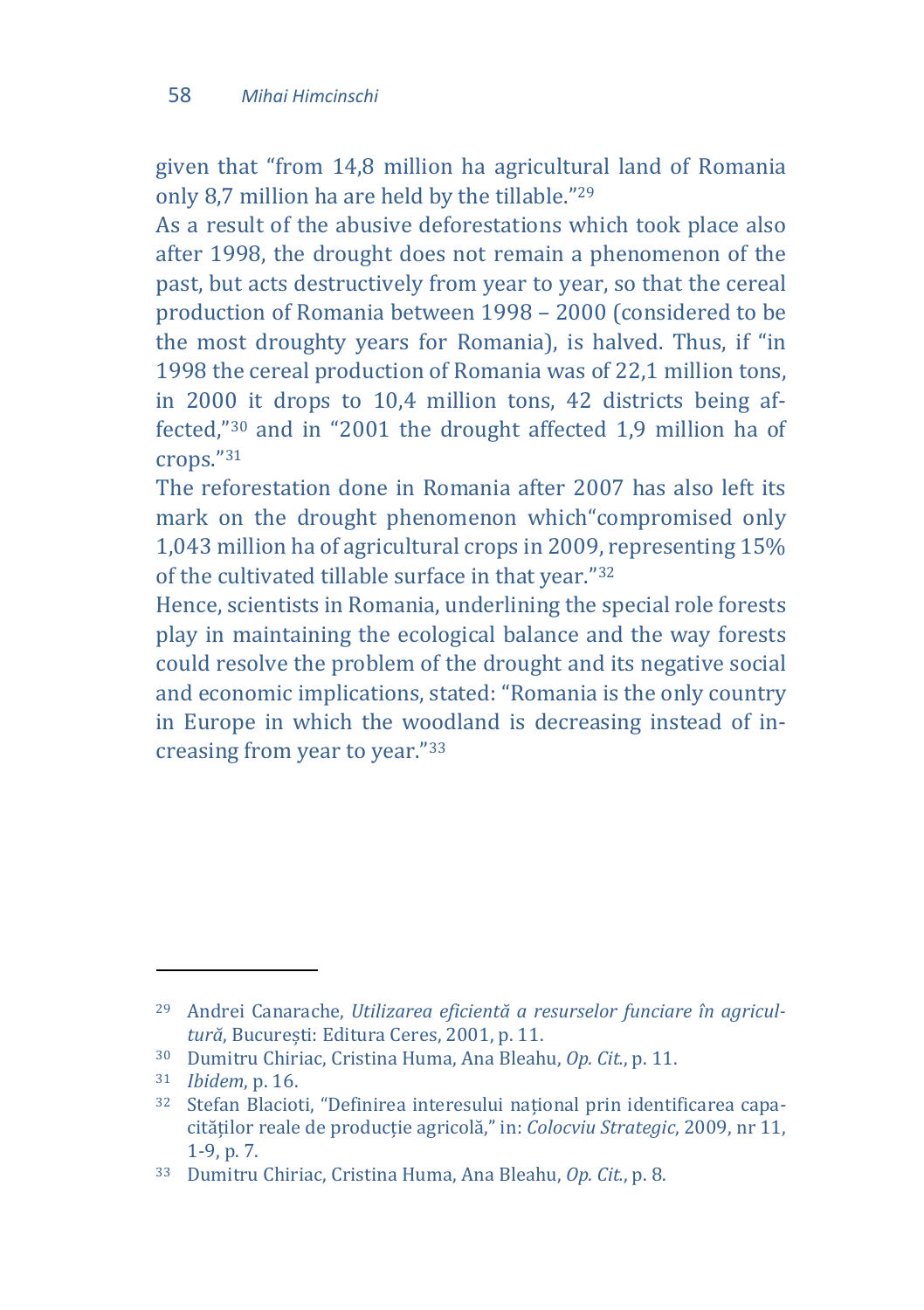# **2.3 The Role of deforestation for the increased number of floods**

While some regions of Romania are seriously affected by the drought phenomenon, authorities in other areas signal, increasingly, the destruction made by flooding as a large quantity of water from rivers or streams overflow over their banks.

Thus, during December 1995 – January 1996, rains exceeded 100 liters on square meters in the superior pools of the Crisul Repede and the Crisul Negru and 300 liters on the square meter at Stana de Vale. This water quantity was amplified by the snow melting and supersaturated soil. High-waters, sudden increases in the water level in a river, were produced. These flooding affected 769 households, 52,214 ha agricultural land, 352 km roads, 199 bridges, and most serious, loss of human life[.34](#page-10-1)

After the rains in June 1998, the flooding and high-waters have affected all hydrographic basins in Transylvania and Northern Moldova, areas well known for the wood-exploitation and processing industry.[35](#page-10-2) After this event, thousands of houses and tens of thousands ha covered with crops were put underwater, and many people have died because some of the water-highs reached 1,5 m height.[36](#page-11-0)

The decisive quantities of rain and large-scale high-waters also continued in 1999 and 2000, but the damage produced in these years was overshadowed by the storms, pouring rains, and flooding registered in 2001 as a result of the awful drought of 2000. Thus, the rains in June 2001 reached 15 l/mp/24 h in some

<span id="page-10-0"></span><sup>34</sup> Ion Băcănaru, IonVelcea, *Op. Cit.*, p. 247.

<span id="page-10-2"></span><span id="page-10-1"></span><sup>35</sup> Eugen G. Beldeanu, "Din istoria silviculturii românești: O carte consacrată valorificării lemnului din România, aparută la mijlocul perioadei interbelice," in: *Revista Pădurilor*, București: Editura Regia Națională a Pădurilor – Romsilva și SocietateaProgresul Silvic, 2010, nr. 2, 39-43, p. 40.

<sup>36</sup> Ion Băcănaru, Ion Velcea, *Op. Cit.*, p. 247.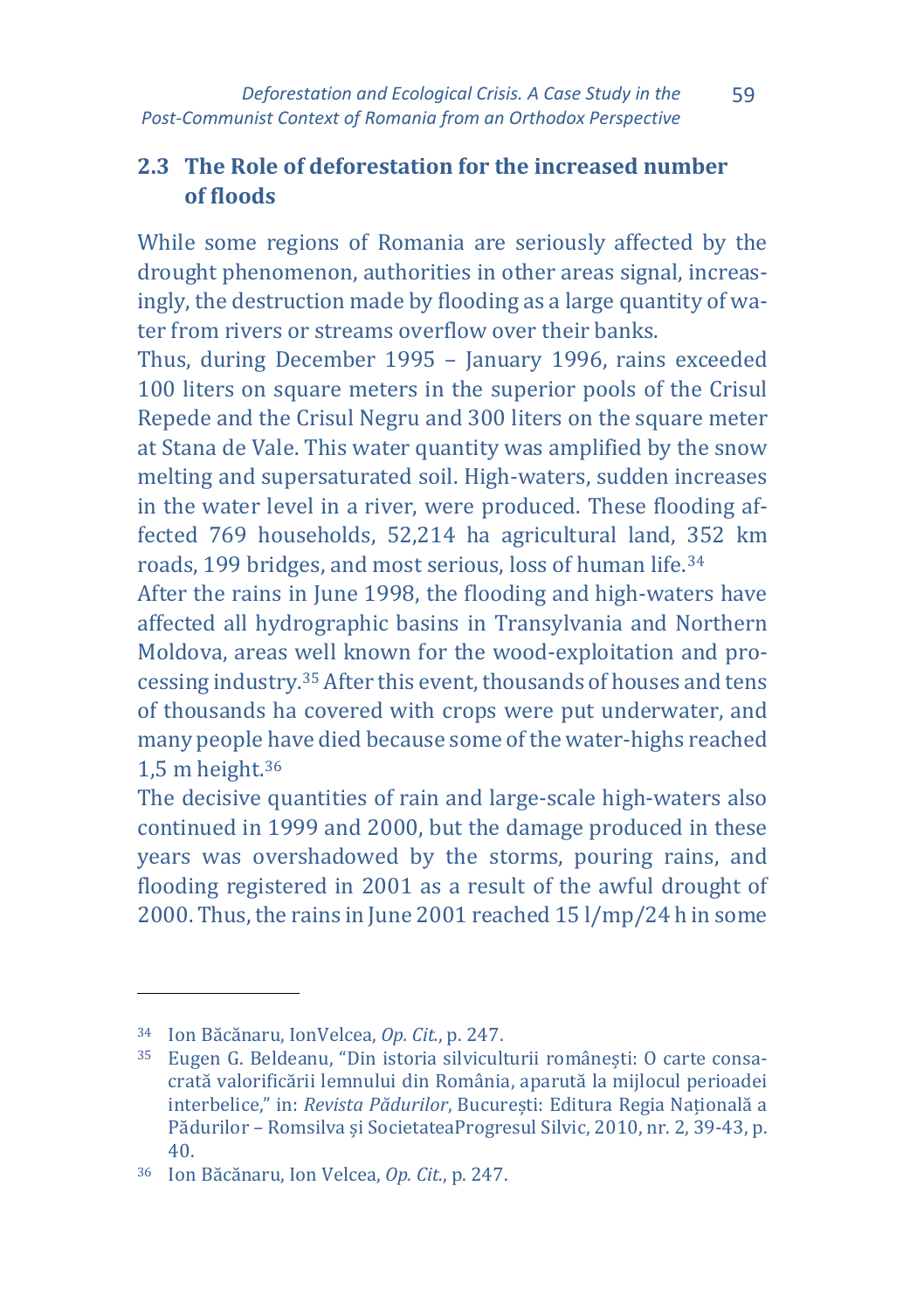regioncountry areas. This water quantity overreached the critical defense threshold. In the districts of Arges, Dambovita, Prahova, Brasov, Covasna, the water quantity exceeded 40 – 1[00](#page-11-1) l/mp/12 h, the record being reached in Moroieni, of 149 l/mp.<sup>37</sup> The greatest loss caused by this flooding was represented by the death of hundreds of people and the injury of another few thousand. Following the floods in 2004, 19 people have died, and material damages of 1 billion euro were registered; those in 2005 have resulted in 76 deaths and material injuries of 2 billion euro; those in 2006 have resulted in 17 deaths material damages of 500 million euro; those in 2007 have resulted in 7 deaths and material damages of 50 million euro; those in 2008 have resulted in 6 deaths and material damages of 150 million euro.<sup>[38](#page-11-2)</sup>

Seeing the clear image of the disaster that the people and authorities are facing in Romania year after year, one can also realize the existing climatic changes that rise against them, especially in the form of drought and flooding, with their serious social, economic, and ecologic implications. But what part do deforestations have in the intensification of flooding?

The flooding was produced in or near the areas in which forests suffered through time and mostly after 1989. The lack of forests represents a major cause of flooding. Also, the lack of forests contributes to that lack of attenuation of the high-waters and of retention of the alluvium soil in the case of these high-waters. Thus, besides their special role in maintaining the ecological balance, forests also have the role of protector of humans and households. To strengthen these assertions and underline the defining role

l

<span id="page-11-1"></span><span id="page-11-0"></span><sup>37</sup> *Ibidem*.

<span id="page-11-2"></span><sup>38</sup> Emil Ciulei, "Cauza majorări inundațiilor: Distrugerea pădurilor," in: *Economistul*, nr. 3157, posted on July 13, 2010, accessed on 18th september 2021, website[:http://www.economistul.ro/cauza](http://www.economistul.ro/cauza-majora-a-inundatiilor-distrugerea-padurilor-a2455/)-majora-a[inundatiilor-distrugerea-padurilor-](http://www.economistul.ro/cauza-majora-a-inundatiilor-distrugerea-padurilor-a2455/)a2455/.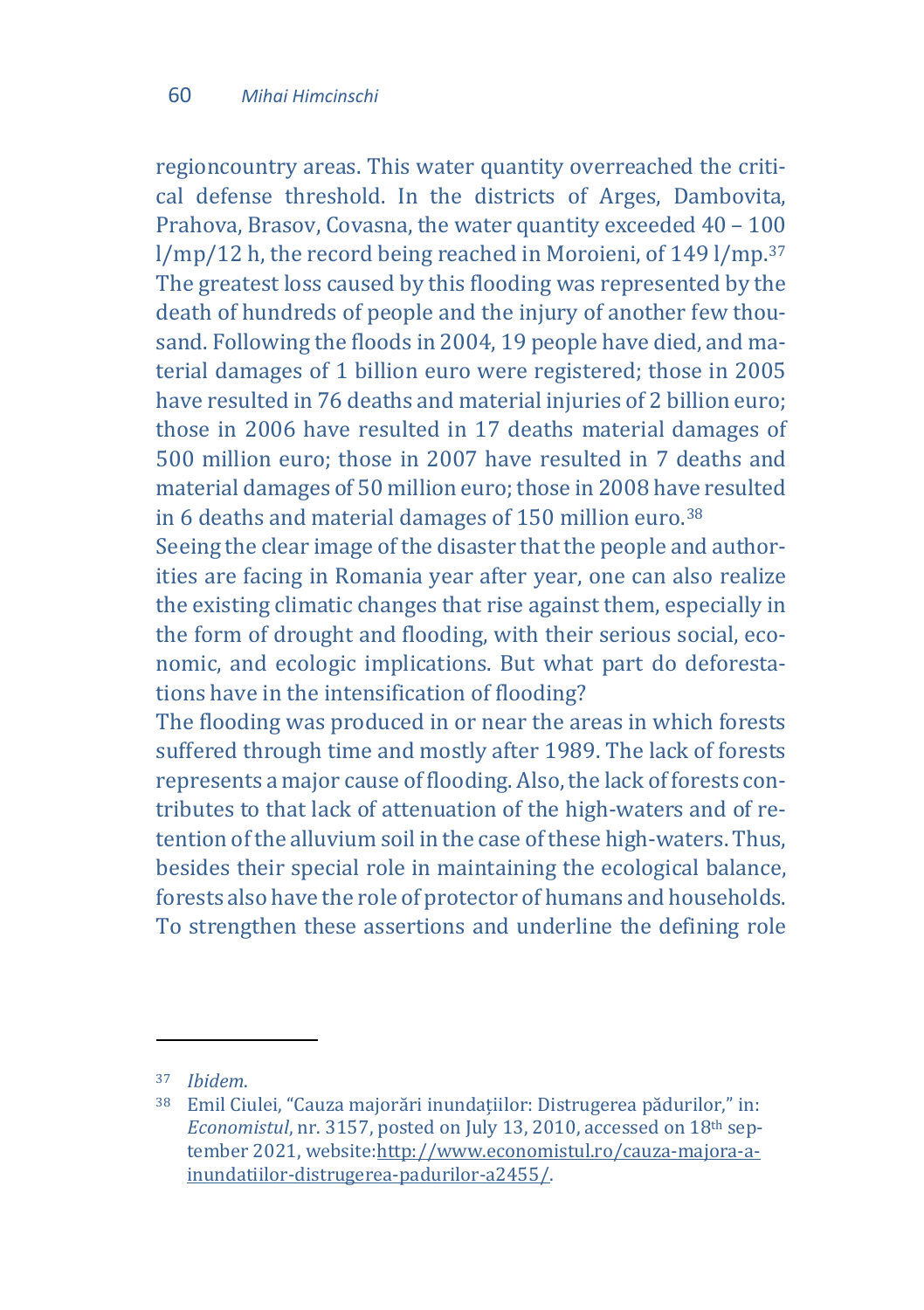forests have in the attenuation and even the elimination of flooding and drought, scientists stated:

*"Some interventions were forcedly introduced in the surroundings, as has been done with the deforestations in the Oriental Carpathians, on which the running, riffle, and the landslides. The overloading of cliffs with constructions generated special potentia[l fa](#page-12-0)ctors in terrain degradation, especially in the Sub Carpathians."*<sup>39</sup> So, besides the role of forests in the ecological balance, they even have social importance. They protect people from large quantities of water and their effects. Thus, forests have a unique role in breaking the force of rain, and "the forest floor, acting as a large sponge, absorbs rainfall and prevents run-off and floods."

# **3 The contemporary society and the ecological crisis**

What does "ecological crisis" mean? Is "ecological crisis" a new phenomenon and what is the root of it? The term "ecology" (from the greek word *oikos* – *household* and *logos* – *discourse, speech*) was coined in 1866 by the German biologist Ernst Heinrich Haeckel, through which he wanted to describe all the different studies for his field of study.[40](#page-12-1) Thus, he proposed the following definition: "Through *oekologie* is understood the totality science about the relationship between organism and environment, which largely includes all the conditions of existence."<sup>[41](#page-13-0)</sup> Defining the term "ecology", it is essential to look at the history of Christianity to realize the relation between people and the en-

 $\ddot{\phantom{a}}$ 

<sup>39</sup> Valeria Velcia, *Geografia fizica a României*, Sibiu: Editura Lucian Blaga, 2001, p. 135.

<span id="page-12-0"></span><sup>40</sup> Daniel Buxhoeveden and Gayle Woloschak, *Science and the Eastern Orthodox Church*, England: Ashgate Publishing Limited, 2011, p. 53.

<span id="page-12-1"></span><sup>41</sup> Dominique Lecourt (coord.), *Dicționar de Istoria și Filosofia Stiințelor*, Iași: EdituraPolirom, 2005, p. 477.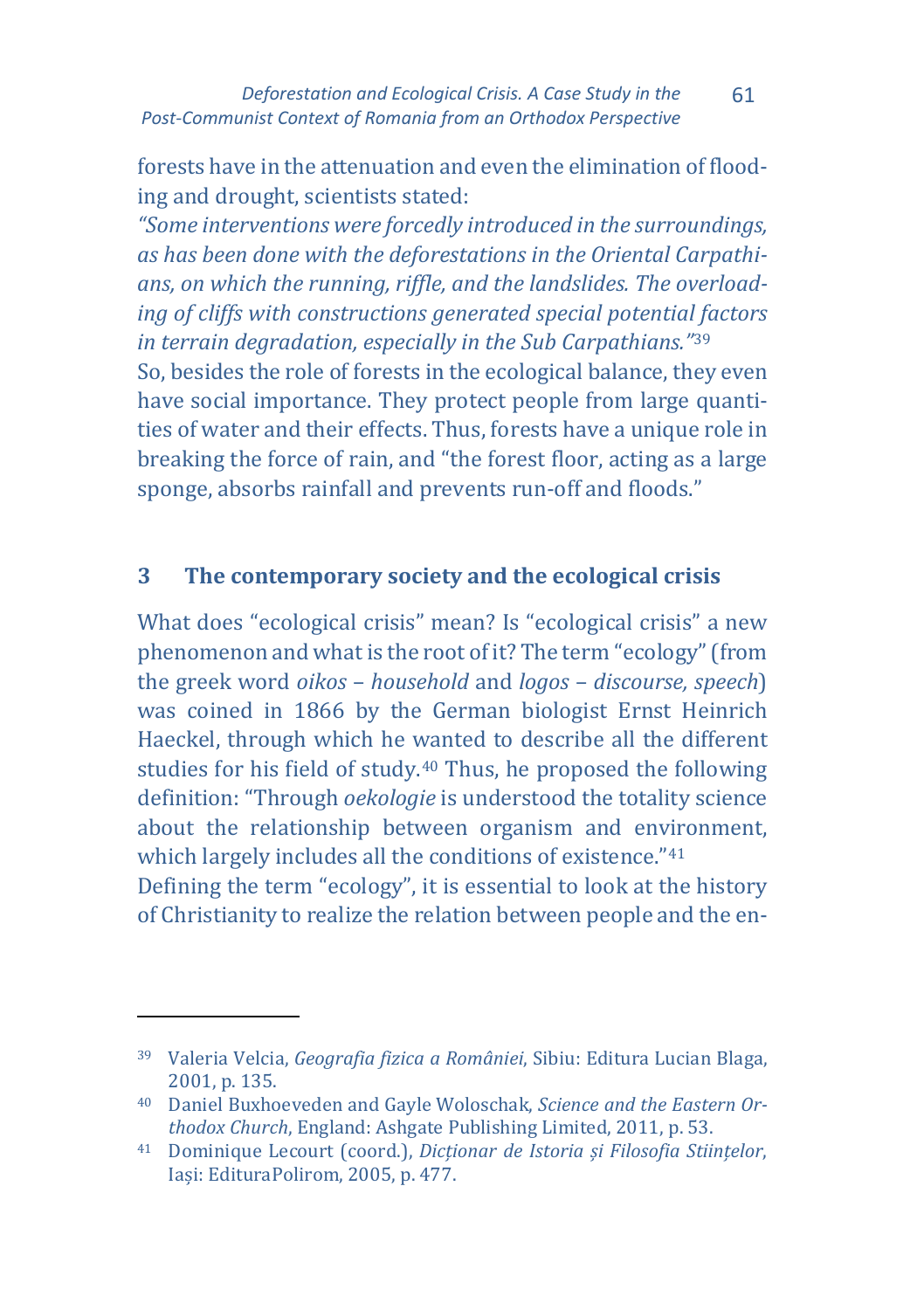<span id="page-13-0"></span>l

vironment and when the "ecological crisis" appeared. But to understand it, firstly,itis well to see the relationship of Jewish and Greek people, two cultures that influenced Christian formation, with creation. So, after Adam and Eva did not resist the devil's temptation, according to the Scripture, they fell into the sin of disobedience. Thus, the relationship between God and the first people, Adam and Eva, has been overshadowed through their disobedience. The people's behavior was no longer in harmony with God and creation and as a result.the ground yields for them "thorns and thistles…" (Genesis 3:18). However, in the history of the Jewish people can be observed that they had the consciousness about God as Creator for all: "… O Lord endures forever. Do not forsake the work of your hands" (Psalm 138:8).

In ancient Greece, people generally did not think that creation has not been made by God. They thought that the world had enough energy to exist eternally. The order of the world is very beautiful, and it is like a fire that burns forever because the world is not static but continuously moving.

From these two cultures, Christianity believes that creation is beautiful, in a perfect harmony, but only in relation to its Creator, God: "all the ancient liturgies involve sanctification of matter and of time."[42D](#page-13-1)uring the first three centuries, the Christian world was troubled by Gnosticism's theory under which matter is evil, God is not the Creator of cosmos, and his providence does not exist. Further, Christian history encountered the Enlightenment from the 17<sup>th</sup>century to the 19<sup>th</sup>century that promotes the idea that creation is for rational beings and they can exploit it.

The "ecological crisis," therefore, has existed since the Adam and Eva's fall until today, where it is experienced on a different level. As seen in the way people conceive of the relationship between creation-God-human beings. Thus, the transition from one epoch

<span id="page-13-1"></span><sup>42</sup> John D. Zizioulas, *The Eucharistic Communion and The World*, New York: T&T Clark International, 2011, p. 151.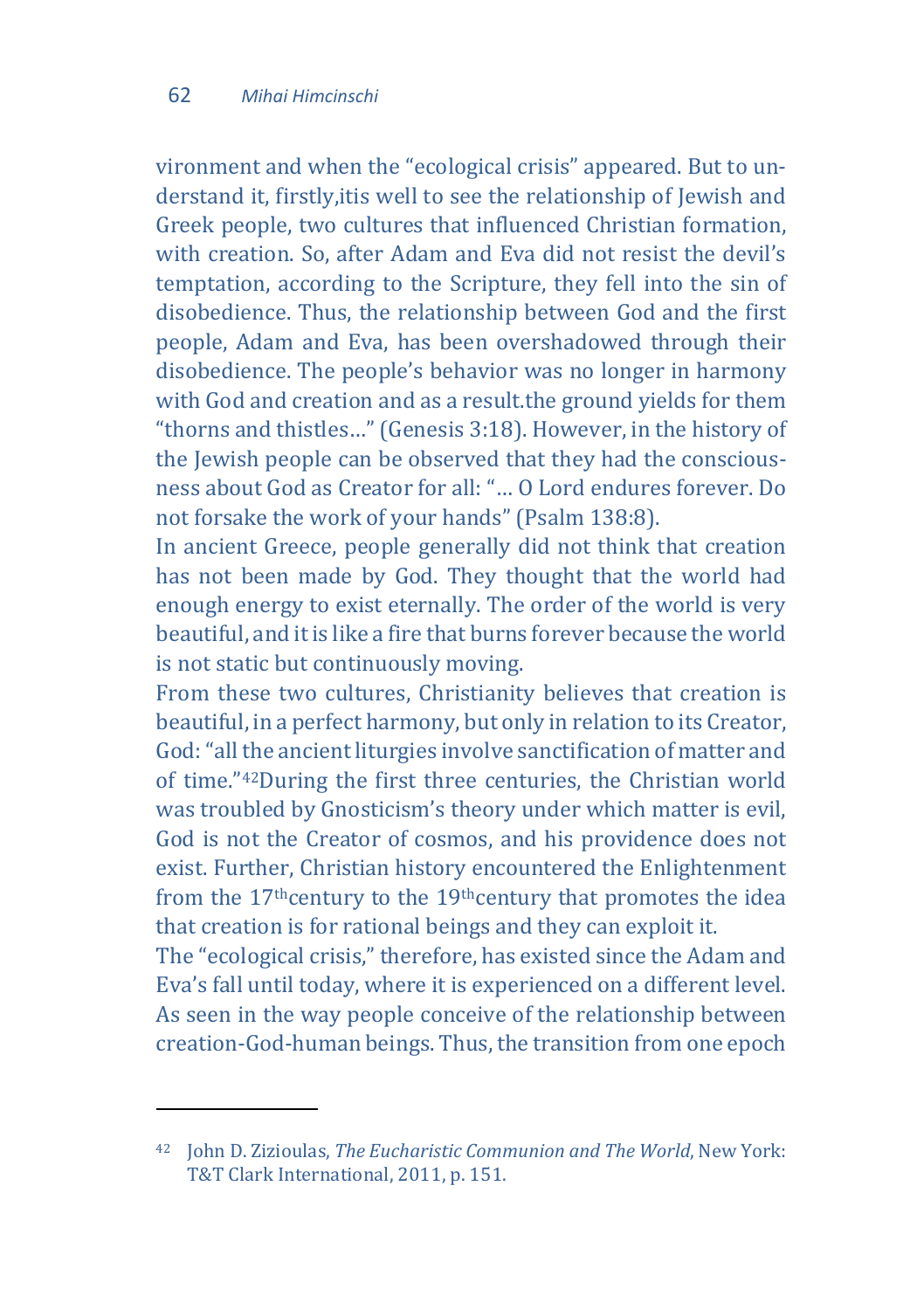to another has brought sweeping shifts in the people's thinking, replacing spiritual values with material values, God with human beings who try to self-deify. People wantto have the supreme power to dominate the whole creation outside of a relationship with God.

Thus, today's people often assert: "I do not care about what is going to happen to the material world. I am the center of the world. I am here in order to please and satisfy myself, and the world is there to satisfy me."[43](#page-14-0) They do not think in terms of love toward God, creation, and their neighbors but seek to fulfill all their pleasure and to quench their desire for power that becomes without end. So, they eternally divided God of his creation, saying that God created the world but is not present in it.

People were taking God out of creation; they destroy the theocentric or Christocentric character of creation under which all creation finds its goal of existence in God: "… as a plan for the fullness of time, to gather up all things in him, things in heaven and things on earth" (Ephesians 1:10). They adopt egocentricity under which the people are the measure of all created things, and the creation has value to the extent that it fulfills their needs. Thus, human beings, in their quality of God's image on the earth, had to strive for power and domination in their attempt to replace God. But what is implied by "domination," and how is its field extended?

To maintain their disparaging behavior upon creation, some modern people say that the right of dominion is a gift given by God to people (Genesis 1:28). The truth is that the word "dominion" is kept, but the original meaning of it and how the modern people understand it is very different. God said to Adam and Eva

<span id="page-14-0"></span><sup>43</sup> Idem, "Man the Priest of Creation – A Response to the Ecological Problem," in: Andrew Walker and Costa Carras (eds.), *Living Orthodoxy in the Modern World*, Great Britain: Society for Promoting Christian Knowledge, 1996, 178-188, p. 187.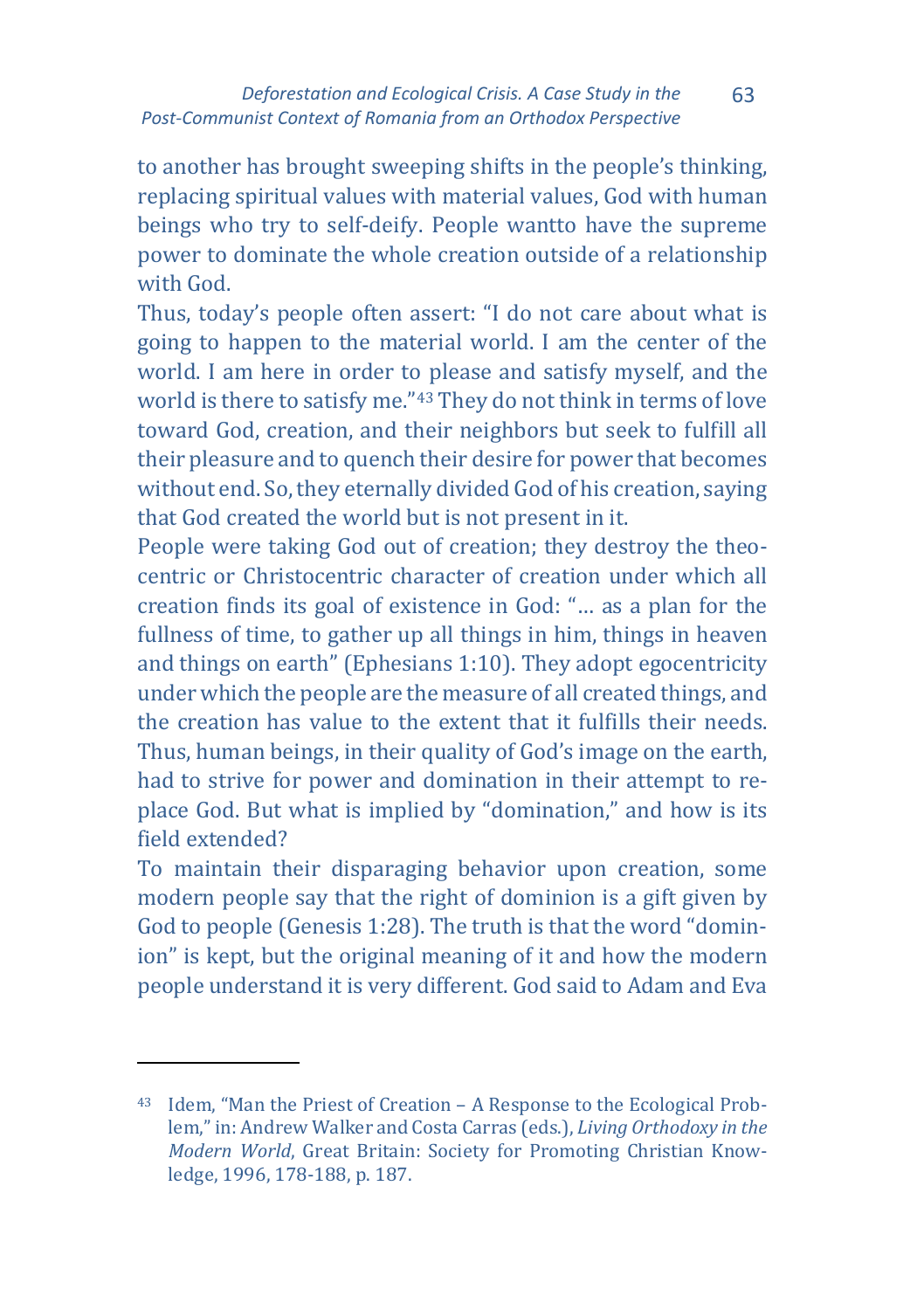to have dominion in order "to till" and "to keep it" (Genesis 2:15). Today humanity sees in domination its own right to bring "all the benefits without limits or constraints."[44](#page-15-0) And this people's domination is not reduced only to nature but even over their neighbors, who are not seen as persons for dialog anymore but as numbers. This becomes very clear when the people reduce the economic power of their neighbors, "the gap between poverty and wealth continues to widen"[45,](#page-15-1) and inequalities between them becomes more and more evident. Thus is implied a real social concern.

So, of the facts described above it can be distinguished that ecological crisis is only a result of a crisis at all levels of existence: spiritual, ethical, social, scientific, political through the attitude of governments for the contemporary situation. Therefore, the ecological crisis is a "global problem concerning all human beings regardless of the part of the world or the social class to which they belong, and a problem that has to do not simply with the well-being but with (…) creation as a whole."[46](#page-15-2)

# **4 Creation as a gift of God's love for human beings**

In the context where the idea of consumerism and ecological imbalance implemented, especially by forest cutting, became more and more obvious, the Orthodox Church felt the need to get involved and confess the value of creation and its relation to humans and God.

 $\overline{\phantom{a}}$ 

<span id="page-15-0"></span><sup>44</sup> *Ibidem*.

<span id="page-15-1"></span><sup>45</sup> Metropolitan Emanuel of France, "Poverty, Wealth and Ecology in Europe – an Opening Speeach," in: PeterPavlovic (ed.), *Poverty, Wealth and Ecology in Europe. Call for Climate Justice*, Brussels: Church and Society Commission of the Conference of European Churches, 2011, 15-17, p.

<span id="page-15-2"></span><sup>15. 46</sup> John D. Zizioulas, *The Eucharistic Communion and The World*…, p. 143.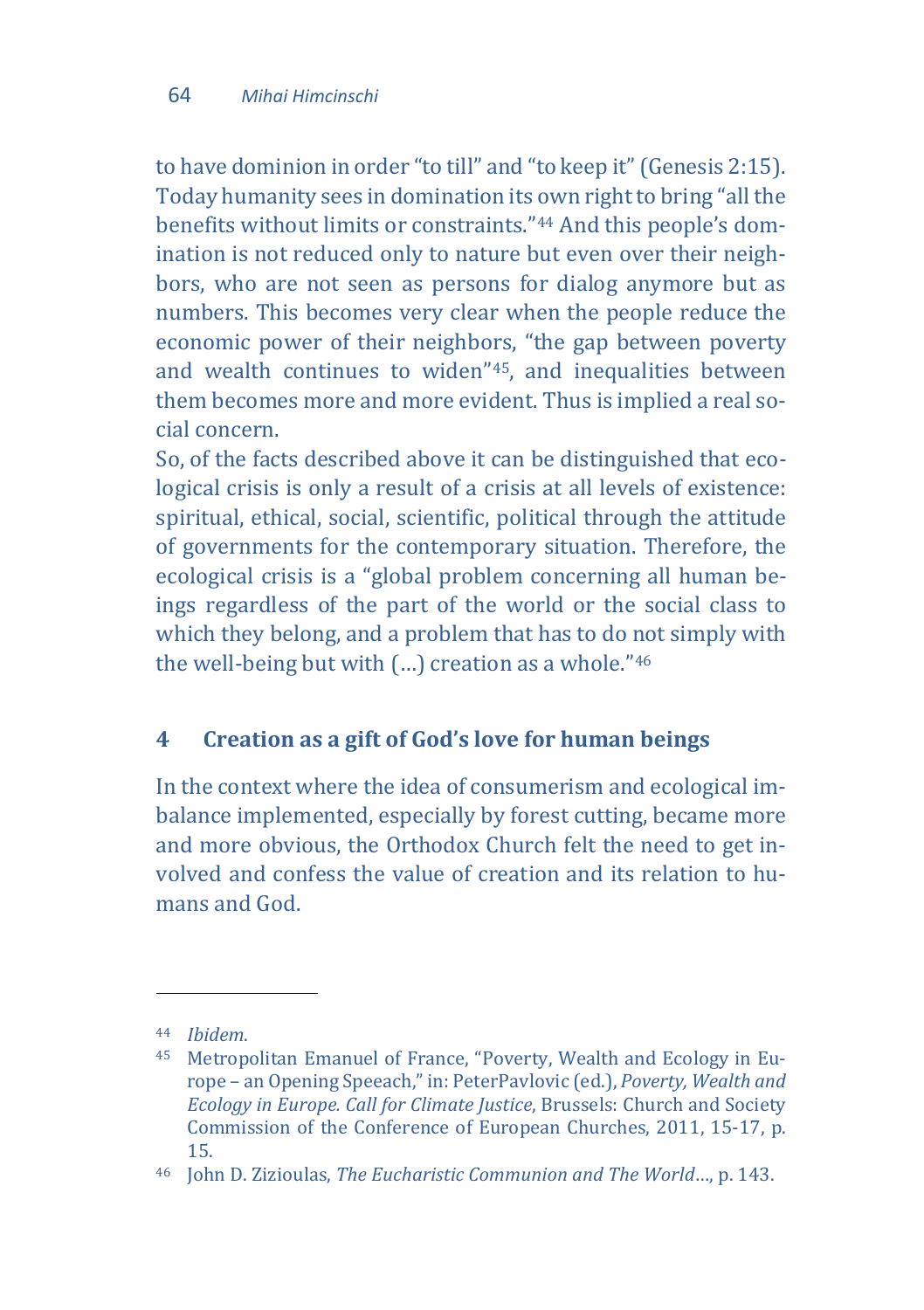The created world is a mystery, and according to the Bible, the world - "all things visible and invisible" - was made through God's free will. "In the beginning when God created the heavens and the earth" (Genesis 1:1). And the world has not been created from a preexistent matter which existed once with God, as Gnosticism believed, but it has been created out of nothing, from nonexistence to existence.

Saint Basil the Great, in order to explainmore clearly the three Persons of the Triune God, said that the people should understand in creation the original cause of the Father as a founding cause, the cause of the Son as a creative one, and the cause of the Holy Spirit as an implementing one.[47](#page-16-0) He implies that the Persons of the Holy Trinity have participated in their own and personal mode but at the same time together. God the Father is the Maker of heaven and earth, but He works through his Son ("… all things were made through him, and without him nothing was made that has been made" (John 1:3). He leads matter toward eternal existence through the Holy Spirit who "was hovering over the waters"(Genesis 1:2).

Because creation has a beginning and it has been made "out of nothing," it is not from eternity or "self-sufficient and it is not independent because in the created world itself there is no foundation, no basis for genesis and being."[48](#page-17-0) So, it stays in existence only in relation with a personal God who manifests his love upon the creation. The presence of God's love in creation leads us to the idea that the world has not been created from an inner necessity of Creator. Creation is not a sign of lack; it is an expression of the profusion of God's love that is not a selfish love. This love

<sup>47</sup> St. Basil the Great, *On the Holy Spirit*, trans. by Anderson David, New York: St Vladimir's Seminary Press, 1980, p. 62.

<span id="page-16-0"></span><sup>48</sup> Georges Florovsky, *Creation and Redemption*, vol. 3, Belmont: Nordland Publishing Company, 1976, p. 45.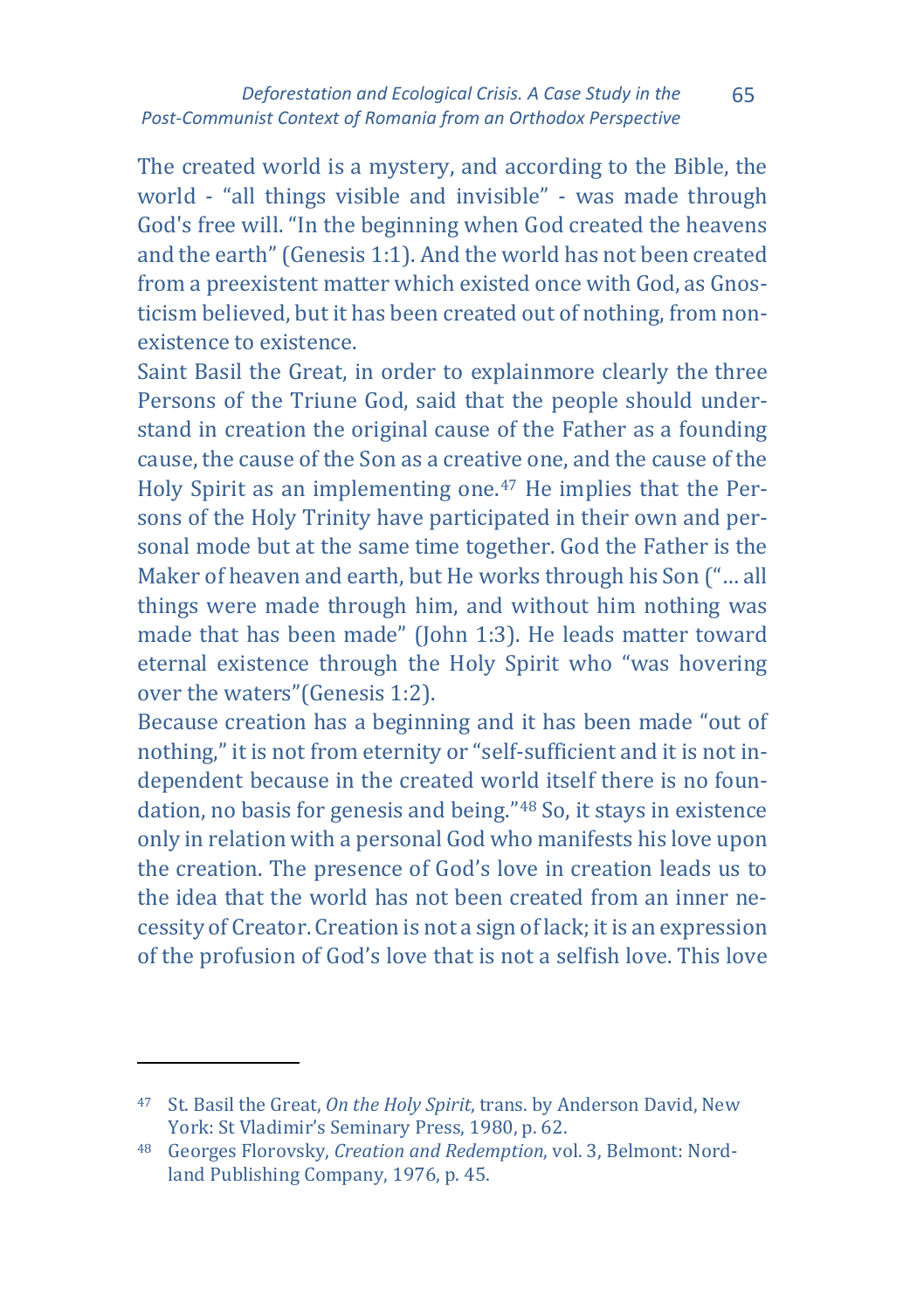<span id="page-17-0"></span>l

creates a real dialog between Creator and creatures which involves creation as a space where the meeting between transcendence and immanence, sensible and intelligible, takes place. Therefore, the material world can be seen as a gift of a Person: "…also that it is God's gift to human beings that each of them should eat and drink and find satisfaction in all their toil" (Ecclesiastes 3:13).

God has created the material world out of his love for human persons as free partners of dialog with him so that all creatures may arrive at the full communion with him because God is "goodness who gathers all scattered creatures, as the beginner and unifying Divinity; all creatures wish him as a final target."[49](#page-17-1) Creation, being God's gift, a sensitive environment of dialog between God and people, acquires the potential of eternity by the fact that God's Spirit continuously sustains it.

But why is so important to perceive creation as a gift? When creation is regarded as a gift, the people's knowledge will not remain only to the visible objects, and creation will not become an idol. If creation is purely reduced to immanence, it will be in danger of extinction because it cannot exist without its Creator.

The idea of gift usually points to the existence of a Giver; creatures naturally witness about their Creator. Then the idolatrous selfishness is replaced by the experience of love that lifts the involved subjects to eternal communion. Therefore, in the virtue of the gift's idea, creation gains its own transparency through which it makes its Giver present into, not in a pantheistic manner (Giver is identified, confused with its gift), but in his care of it (divine providence): "For since the creation of the world God's invisible qualities - his eternal power and divine nature - have

<span id="page-17-1"></span><sup>49</sup> Dumitru Popescu, *Iisus Hristos Pantocrator*, București: Editura Institutul Biblic și de Misiune al Bisericii Ortodoxe Române, 2005, p. 145.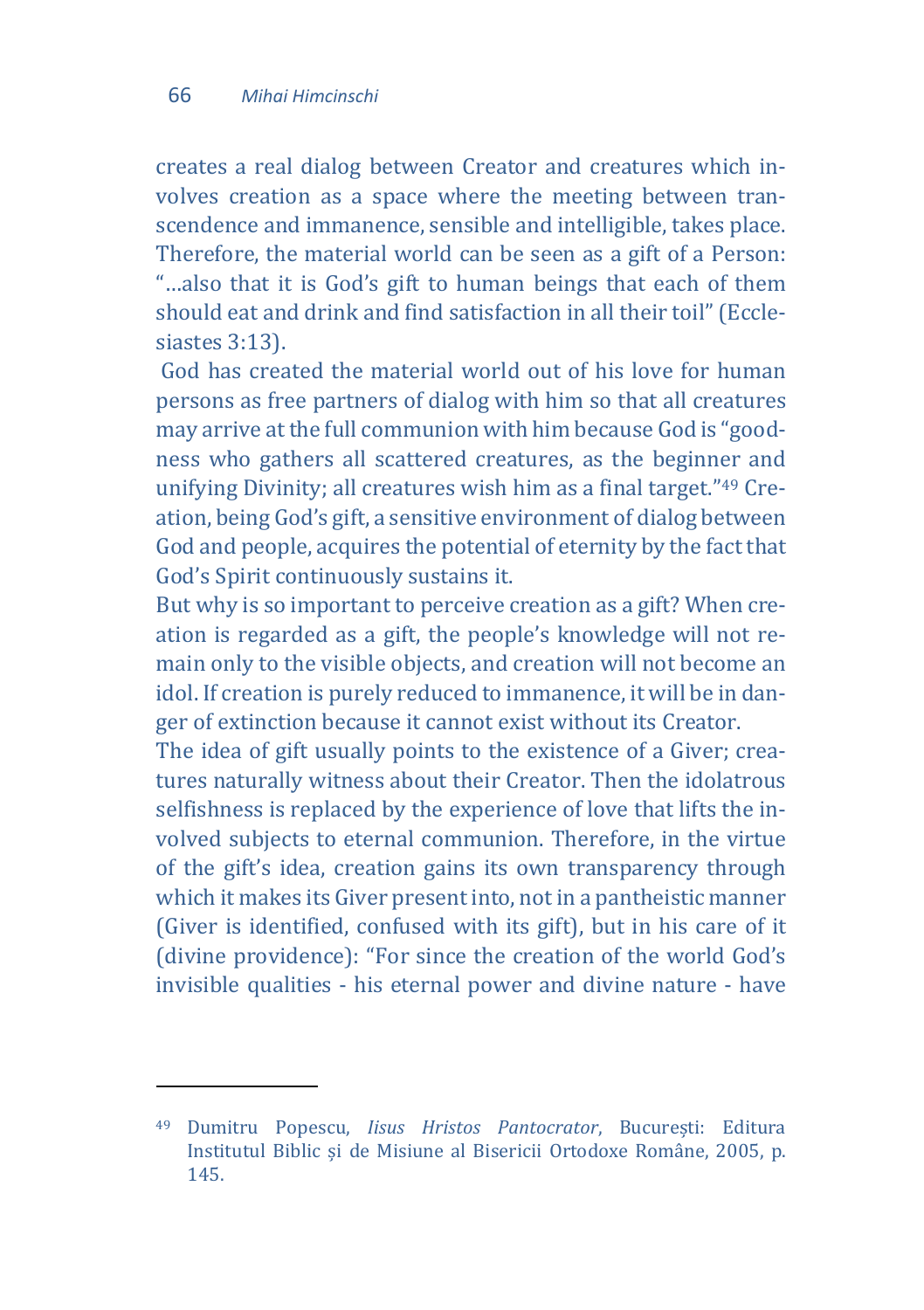been clearly seen, being understood from what has been made, so that people are without excuse" (Romans 1:20).

On this point, nature's existence can be seen as another way of seeing God, His power, and providential activity for human beings. Thus, Saint Maximus the Confessor, Orthodox theologian and mystic writer who lived between the years 580-662, said: "if we perceive what does not appear by means of what does, then much more will visible things be understood by means of invisible by those who advance in spiritual contemplation."[50](#page-18-0) Creation becomes an icon of its Giver, witnessing and leading people who try to see the purpose of its existence through their spiritual eyes toward higher and higher targets without ceasing.

Therefore, creation seen as a gift can remain in existence only in communion with its Giver, Trinitarian God. Outside of this relationship, this communion of love, creation is threatened by death, by its "return to nothing."[51](#page-18-1)

Why does creation deserve so much attention? What is the value of creation? Creation being made by the Trinitarian God is good. Creation being a unity of divine origin can be considered as good, but not intrinsically good. Thus, the real value of creation is reflected through its objective: to be the home for living beings and the context for God's Incarnation and humankind's deification. But this creation's purpose is closely related by human beings' intention, to their desire to grow up spiritually, to dialog with God, seeing creation as a bridge between them, between the uncreated and the creation. Thus the importance of the human being becomes crucial for the return of gift to its Giver, the Trinitarian God.

 $\ddot{\phantom{a}}$ 

<span id="page-18-0"></span><sup>50</sup> St. Maximus the Confessor Cf. George Berthold: *Maximus Confessor: selected writings*, Mahwah, New Jersey: Paulist Press, 1985, p. 189.

<span id="page-18-1"></span><sup>51</sup> Metropolitan John (Zizioulas) of Pergamon, "Creation Theology: An Orthodox perspective," in: Lukas Vischer (ed.), *Listening to Creation Groaning*, Geneva: Centre International Reforme John Knox, 2004, 90-104, p. 96.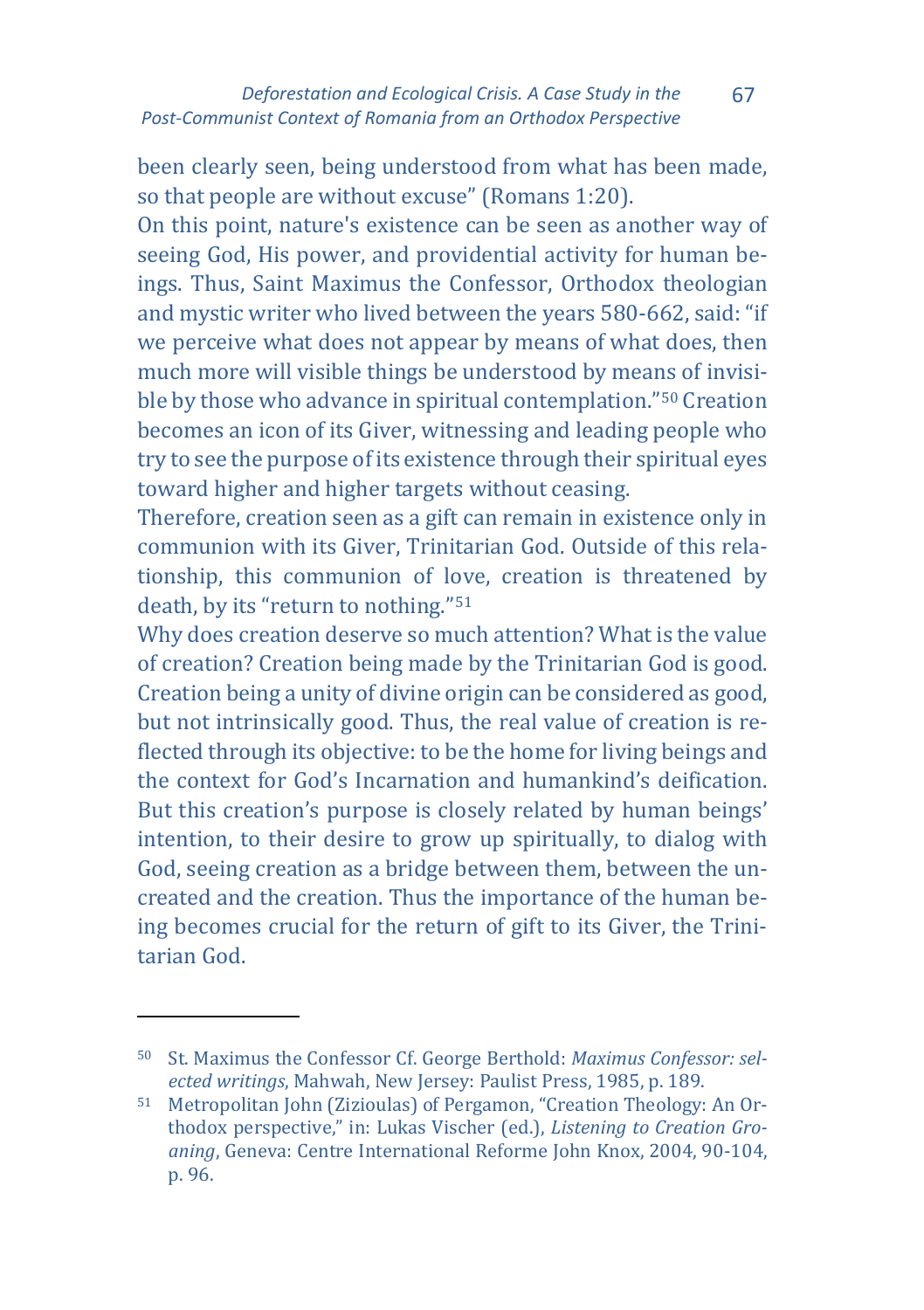Thus, the Orthodox Church proposes Eucharistic and ascetic ethos within the contemporary society.

These aspects of the Orthodox Tradition have to reconnect people with God. Even though the Eucharistic and ascetic ethos are practiced within the Church, people should become more conscious about them. This consciousness among Romanian Orthodox people, and perhaps the rest of the world, can represent a step forward for the whole creation, and the Church should witness that. Therefore, humanity needs a renewed asceticism for the sake of creation. Andit is possible through Liturgy where all the people are together as one body in relation with God. Thus this is a task for people to conscious of and a task for Church to witness it.

## **5 Conclusions**

Thus, the Orthodox Church, with an eloquent theology about the relationship between people, about creation, with theological approaches to humanity's relationship with the natural environment and with spiritual aspects of the problem, has a great role in reforestation. Hence, the need for more communication is felt, an open dialog between Orthodox Church and the state authorities. The Orthodox Church is not to be identified with any ecological movement, party, or organization, but being a Church, constitutes a presence and a witness to a new mode of existence concerning the human being's relationship with God, with one another, and with nature.

Thus, the Orthodox Church proposes a Eucharistic and ascetic ethos within contemporary society. These aspects of the Orthodox Tradition have to reconnect people with God. It is possible through Liturgy where all the people are together as one body in relation to God. At the same time, even if ecological education becomes a study discipline in the school, this branch needs much more attention from the Priests of the Church, who often enjoy a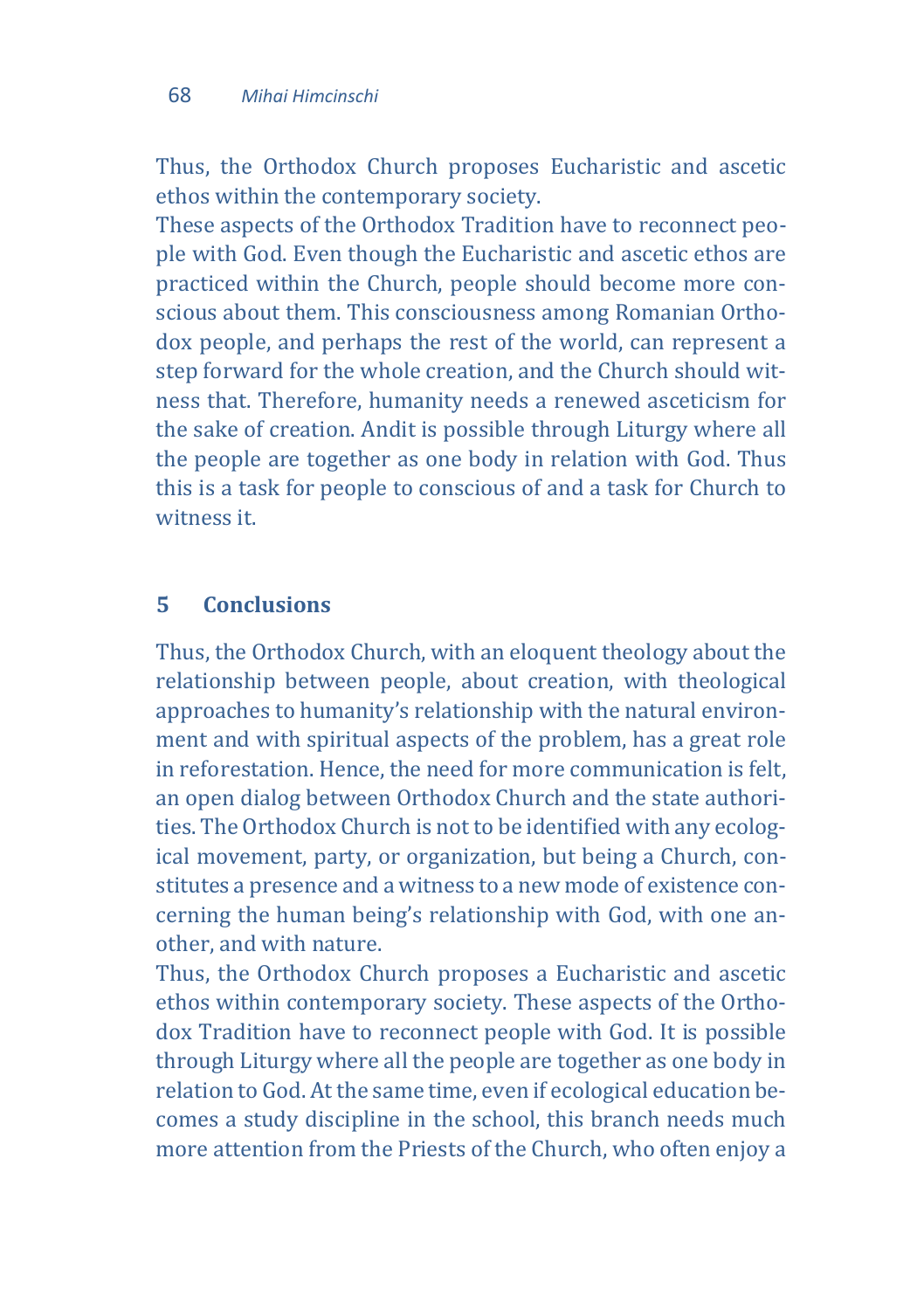greater authority in relation to human persons. Another vision for the future can be constituted from the fact that the Church helps young people start different programs with actions in the environment to keep it.

In light of this reality where the ecological crisis threatens the life of people more and more, each Church should engage in projects or local initiatives which lead to the enhancement of all creation. Each Church is requested to undertake projects, be aware of human persons, encourage alternative energy, water conservation, and organize recycling programs.

Also, the Orthodox Church can open a dialog with scientists so the Church and scientists can enrich each other. The Church has to take the exact data about the situation and science to apply spirituality ecologically.

# **Bibliography**

#### **1. Reference works and Sources**

Basil the Great, (St.), *On the Holy Spirit*, trans. by Anderson David, New York: St Vladimir's Seminary Press, 1980.

Berthold George, *Maximus Confessor: selected writings*, Mahwah, New Jersey: Paulist Press, 1985, 189.

Buxhoeveden, Daniel and Woloschak, Gayle, *Science and the Eastern Orthodox Church*, England: Ashgate Publishing Limited, 2011.

Canarache, Andrei, *Utilizarea eficientă a resurselor funciare în agricultură*, (Efficient use of territorial resources in agriculture – my translation), București: Editura Ceres, 2001.

Florovsky, Georges, *Creation and Redemption*, vol. 3, Belmont: Nordland Publishing Company, 1976.

Hessel Dieter, Ruether Rosemary Radfor (editors), "Christianity and Ecology. Seeking the Weel-Being of the Earth and Humans", United States of America, Cambridge, Massachusetts, 2000.

Hort, Libor, Tesař, Vladimír and Vrška,Tomáš, "Forest Reserve Research Network – The Czech Republic Country Report," in: Jurij Diaci (ed.), *Forest Reserves in Central and East European Countries – History, Present Status and Future Development*, Slovenia: Department of Forestry and Renewable Forest Resources, 1999, 25-44.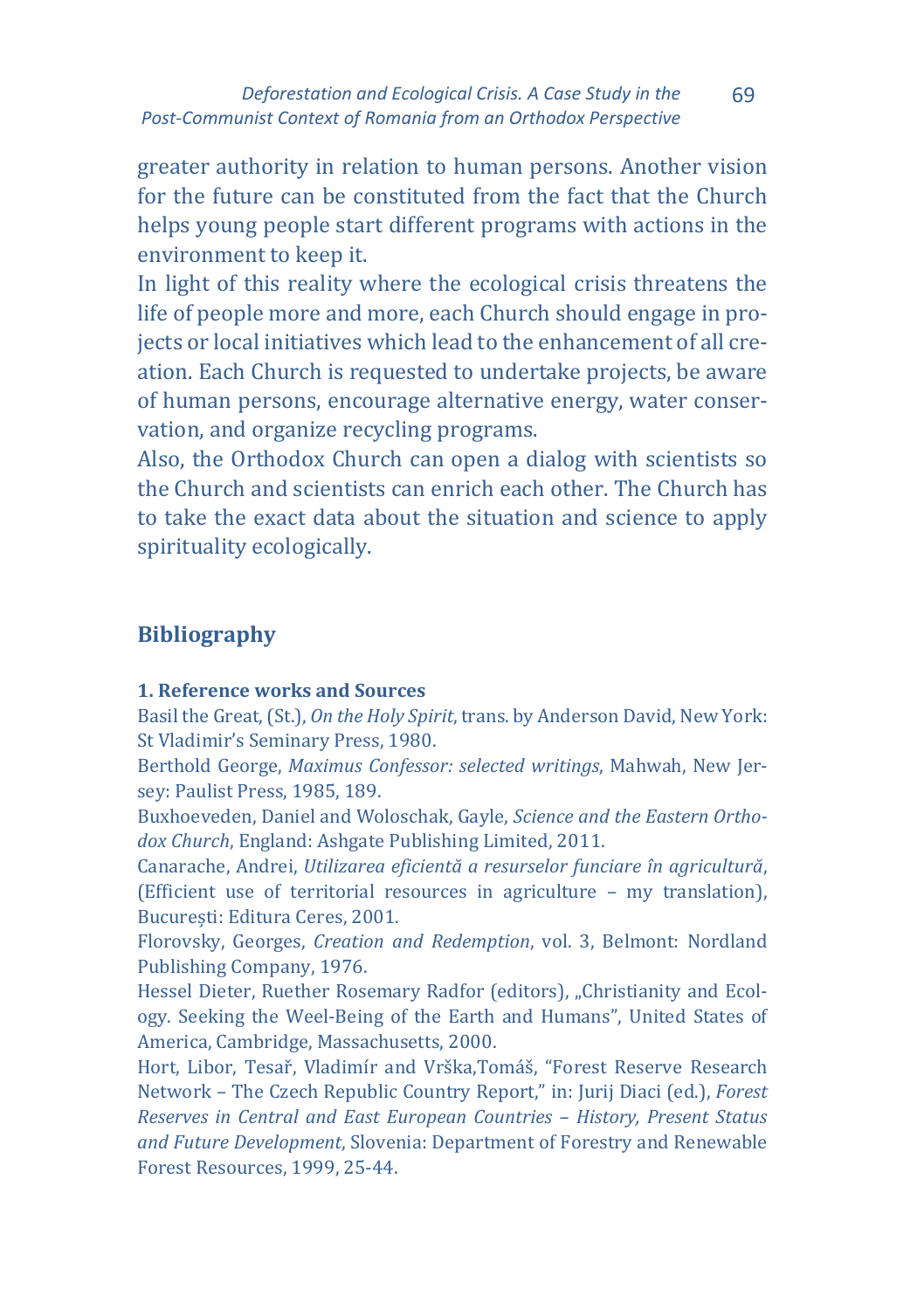#### 70 *Mihai Himcinschi*

Matic, Slavko, "The Forests of Croatia – Country Report," in: Jurij Diaci (ed.), *Forest Reserves in Central and East European Countries - History, Present Status and Future Development*, Slovenia: Department of Forestry and Renewable Forest Resources, 1999, 17-24.

Popescu, Dumitru, *Iisus Hristos Pantocrator*, (*Jesus Christ Pantocrator* – my translation), București: Editura Institutul Biblic și de Misiune al Bisericii Ortodoxe Române, 2005.

Velcia, Valeria, *Geografiafizică a României*, (Romania's Physical Geography – my translation), Sibiu: Editura Lucian Blaga, 2001.

Zielony, Roman, "Natural Forests and Forests Protected by Law in Poland," in: JurijDiaci (ed.), *Forest Reserves in Central and East European Countries – History, Present Status and Future Development*, Slovenia: Department of Forestry and Renewable Forest Resources, 1999, 45-66.

Zizioulas, John D., (Metropolitan of Pergamon), *The Eucharistic Communion and The World*, New York: T&T Clark International, 2011.

#### **2. Monographs**

Popescu, Constanța, *Monografia Județului Dâmbovița*, (Monograph of the Dambovita District – my translation), Targoviște: Editura Biblioteca, 2006.

#### **3. Articles**

Beldeanu, Eugen G., "Din istoria silviculturii românești: O carte consacrată valorificării lemnului din România, apărută la mijlocul perioadei interbelice," (From the Romanian forestry history: A book committed to the capitalization of wood in Romania, published in the middle of the inter-war period – my translation), in: *Revista Pădurilor*, București: Editura Regia Națională a Pădurilor – Romsilva și Societatea Progresul Silvic, 2010, nr. 2, 39-43.

Blacioti, Stefan, "Definirea interesului național prin identificarea capacităților reale de producție agricolă," (Defining the national interes by identifying the real agricultural production abilities – my translation), in: *Colocviu Strategic*,2009, nr.11, 1-9.

Emanuel, Metropolitan of France, "Poverty, Wealth and Ecology in Europe – an Opening Speeach," in: PeterPavlovic (ed.), *Poverty, Wealth and Ecology in Europe. Call for Climate Justice*, Brussels: Church and Society Commission of the Conference of European Churches, 2011, 15-17.

Giurgiu, Victor, "Considerații asupra stării pădurilor României," (Considerations about the situation of the Romanian forests – my translation) in: *Revista Pădurilor*, București: Editura Regia Națională a Pădurilor – Romsilva și Societatea Progresul Silvic, 2010,nr. 2, 3-16.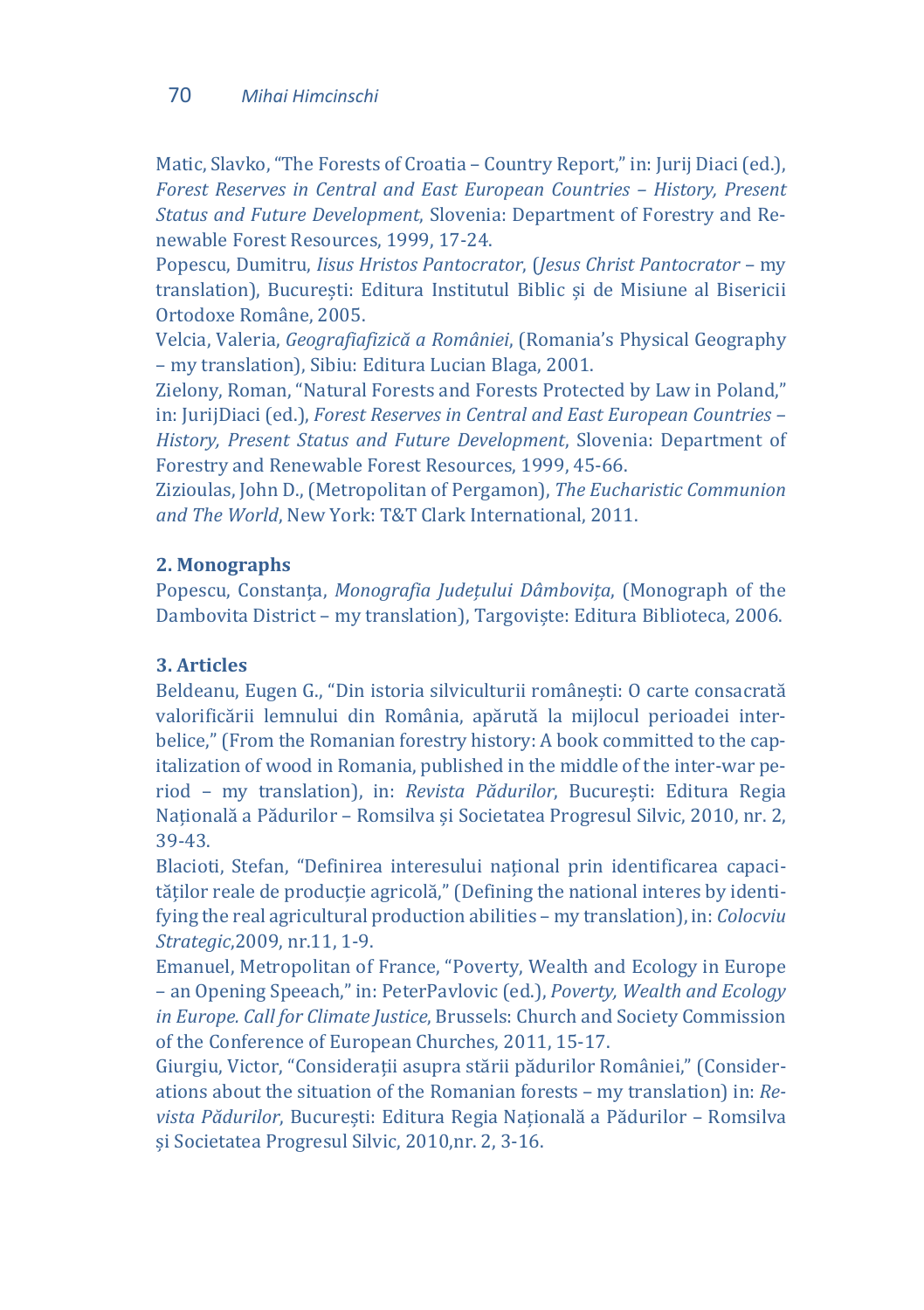#### *Deforestation and Ecological Crisis. A Case Study in the Post-Communist Context of Romania from an Orthodox Perspective* 71

Huma, Cristina și Chiriac, Dumitru, "Aspecte globale privind fenomenele de secetă, aridizare și deșertificare," (Global aspects regarding drought, aridity, aridizare and desertification phenomena – my translation), in: *Calitatea Vieții*,2004, nr. 1-2, 113-121.

Ilica, Alexandrina, "Două decenii (1989 -2009) de silvicultură în tranziție," (Two decades (1989 -2009) of forestry in transition – my translation), in: *Revista Pădurilor*, București: Editura Regia Națională a Pădurilor – Romsilva și Societatea "Progresul Silvic",2009, nr. 2, 45-47.

Stăncioiu, Petru T. și Baldea, Sorin I., "Rețeaua ecologică Natura 2000 în contextul actual al gospodăririi pădurilor din România," (Ecological Network Nature 2000 in the current Forest Management in Romania – my translation), in: *Revista Pădurilor*, București: Editura Regia Națională a Pădurilor – Romsilva și Societatea Progresul Silvic, 2010, nr 1, 37-41.

Târziu, R. Dumitru și Păcurar, D. Victor, "Pădurea, Climatul și Energia," (Forest, Climet and The Energy – mytranslation) in: *Revista Pădurilor*, București: Editura Regia Națională a Pădurilor – Romsilva și Societatea Progresul Silvic, 2011, nr. 1, 34-39

Zizioulas, Metropolitan, Jhon, "Man the Priest of Creation – A Response to the Ecological Problem," in: Andrew Walker and Costa Carras (eds.), *Living Orthodoxy in the Modern World*, Great Britain: Society for Promoting Christian Knowledge, 1996, 178-188, 187.

#### **4. Multi-authored works**

Băcănaru, Ion și Velcea, Ion, *Zona și Mediul Geografic. Implicații în Dinamica Societății Contemporane*, (Geographic area and environment. Implications for the dynamics of contemporary society – my translation), Sibiu: Editura Universității Lucian Blaga, 2003.

Chiriac, Dumitru, Huma, Cristina și Bleahu, Ana, *Efectele socioeconomice ale secetei și fenomenelor associate (aridizare, deșertificare) asupra comunităților umane din România*, (Socioeconomic effects of drought and associated phenomena -becoming arid, desertification- on human communities in Romania – my translation), București: Editura Academia Română, 2004.

Lecourt, Dominique (coord.), *Dicționar de Istoria și Filosofia Stiințelor*, (Dictionary of History and Philosophy of Science – my translation), Iași: Editura Polirom, 2005.

VischerLukas(ed.), *Listening to Creation Groaning*, Geneva: Centre International Reforme John Knox, 2004, 90-104.